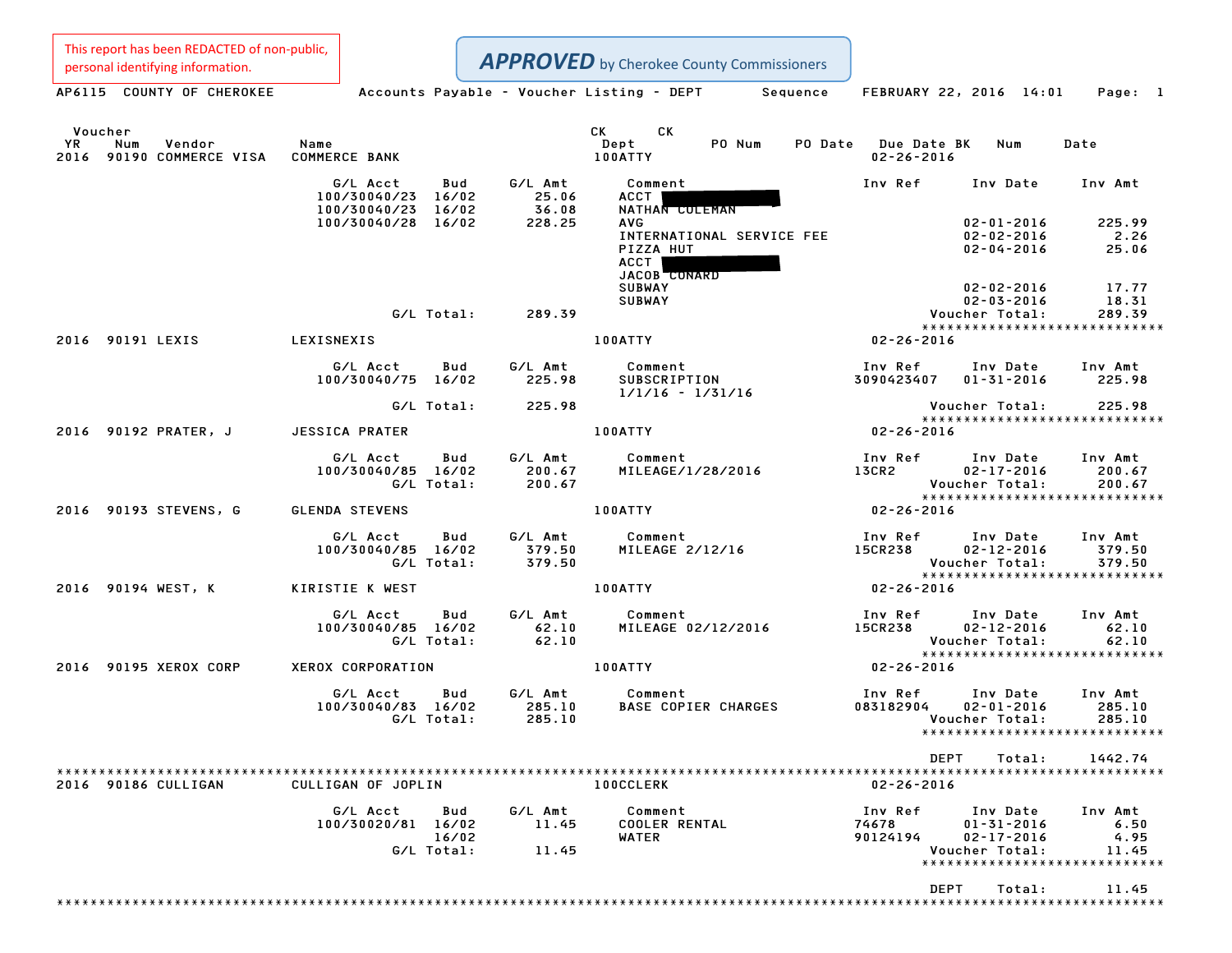|               |     | AP6115 COUNTY OF CHEROKEE          |                                                                      |                   |                               | Accounts Payable – Voucher Listing – DEPT       Sequence   FEBRUARY 22, 2016 14:01 |                                         |                                                                                 | Page: 2                       |
|---------------|-----|------------------------------------|----------------------------------------------------------------------|-------------------|-------------------------------|------------------------------------------------------------------------------------|-----------------------------------------|---------------------------------------------------------------------------------|-------------------------------|
| Voucher<br>YR | Num | Vendor<br>2016 90159 COMMERCE VISA | Name<br><b>COMMERCE BANK</b>                                         |                   |                               | CK<br>CK.<br>Dept<br>PO Num<br><b>100CHOUSE</b>                                    | PO Date Due Date BK<br>$02 - 26 - 2016$ | Num                                                                             | Date                          |
|               |     |                                    | G/L Acct<br>100/30080/40 16/02<br>100/30330/31 16/02                 | Bud               | G/L Amt<br>4.91<br>131.85     | Comment<br>ACCT<br>RALPH HOUSER                                                    | Inv Ref                                 | Inv Date                                                                        | Inv Amt                       |
|               |     |                                    |                                                                      |                   |                               | DOLLAR GENERAL<br>AMANA CINCINNATI                                                 |                                         | $01 - 14 - 2016$<br>$02 - 01 - 2016$                                            | 4.91<br>131.85                |
|               |     |                                    |                                                                      | G/L Total:        | 136.76                        |                                                                                    |                                         | Voucher Total:                                                                  | 136.76                        |
|               |     | 2016 90196 CULLIGAN                | CULLIGAN OF JOPLIN                                                   |                   |                               | <b>100CHOUSE</b>                                                                   | $02 - 26 - 2016$                        |                                                                                 |                               |
|               |     |                                    | G/L Acct<br>100/30080/89 16/02                                       | Bud<br>G/L Total: | G/L Amt<br>73.19<br>73.19     | Comment<br>COFFEE, CONDIMENTS, WATER 75459                                         | Inv Ref                                 | Inv Date<br>$02 - 17 - 2016$<br>Voucher Total:<br>***************************** | Inv Amt<br>73.19<br>73.19     |
|               |     | 2016 90238 EMPIRE                  | EMPIRE DISTRICT ELECTRIC COMPANY 100CHOUSE                           |                   |                               |                                                                                    | $02 - 26 - 2016$                        |                                                                                 |                               |
|               |     |                                    | G/L Acct<br>100/30080/81 16/02                                       | Bud<br>G/L Total: | G/L Amt<br>2174.02<br>2174.02 | Comment<br>ACCT 305532-35-0                                                        |                                         | Inv Ref Inv Date<br>$02 - 17 - 2016$<br>Voucher Total:                          | Inv Amt<br>2174.02<br>2174.02 |
|               |     | 2016 90183 FRONTIER                | FRONTIER FORENSICS PA                                                |                   |                               | <b>100CHOUSE</b>                                                                   | $02 - 26 - 2016$                        | *****************************                                                   |                               |
|               |     |                                    | G/L Acct<br>100/30080/89 15/12                                       | Bud               | G/L Amt<br>650.00             | Comment<br>AUTOPSY FEE                                                             |                                         | Inv Ref      Inv Date     Inv Amt                                               |                               |
|               |     |                                    |                                                                      | G/L Total:        | 650.00                        |                                                                                    | L1506063 10-14-2015                     | Voucher Total:                                                                  | 650.00<br>650.00              |
|               |     |                                    | 2016 90240 KS DEPT OF REVE KANSAS DEPARTMENT OF REVENUE TO LOOCHOUSE |                   |                               |                                                                                    | $02 - 26 - 2016$                        | *****************************                                                   |                               |
|               |     |                                    | G/L Acct<br>100/30080/73 16/02                                       | Bud               | G/L Amt<br>437.76             | Comment<br>MILEAGE/DRIVERS LICENSE<br><b>BAXTER SPRINGS</b>                        |                                         | Inv Ref Inv Date<br>2016–8 02–18–2016                                           | Inv Amt<br>437.76             |
|               |     |                                    |                                                                      | G/L Total:        | 437.76                        |                                                                                    |                                         | Voucher Total:                                                                  | 437.76                        |
|               |     | 2016 90211 TOUCHTON                | TOUCHTON ELECTRIC INC                                                |                   |                               | <b>100CHOUSE</b>                                                                   | $02 - 26 - 2016$                        | *****************************                                                   |                               |
|               |     |                                    | G/L Acct<br>100/30080/80 16/02                                       | Bud               | G/L Amt<br>152.75             | Comment<br>COMMERCIAL ALARM LABOR                                                  | 8368                                    | Inv Ref      Inv Date<br>$02 - 16 - 2016$                                       | Inv Amt<br>152.75             |
|               |     |                                    |                                                                      | G/L Total:        | 152.75                        | ALARM MATERIAL, FUEL CHARGE                                                        |                                         | Voucher Total:<br>*****************************                                 | 152.75                        |
|               |     | 2016 90142 COLUMBUS NEWS           | COLUMBUS NEWS REPORT                                                 |                   |                               | 100COMM                                                                            | DEPT<br>$02 - 26 - 2016$                | Total:                                                                          | 3624.48                       |
|               |     |                                    | G/L Acct<br>100/30010/78 16/02                                       | Bud               | G/L Amt<br>80.00              | Comment<br>LEGAL NOTICE/BIDDERS LOTS<br>LEGAL NOTICE/BIDDERS LOTS                  | Inv Ref                                 | Inv Date<br>$02 - 10 - 2016$<br>$02 - 10 - 2016$                                | Inv Amt<br>14.00<br>14.00     |
|               |     |                                    |                                                                      | G/L Total:        | 80.00                         | RESOLUTION 2/2016                                                                  |                                         | 02-10-2016<br>Voucher Total:<br>******************************                  | 52.00<br>80.00                |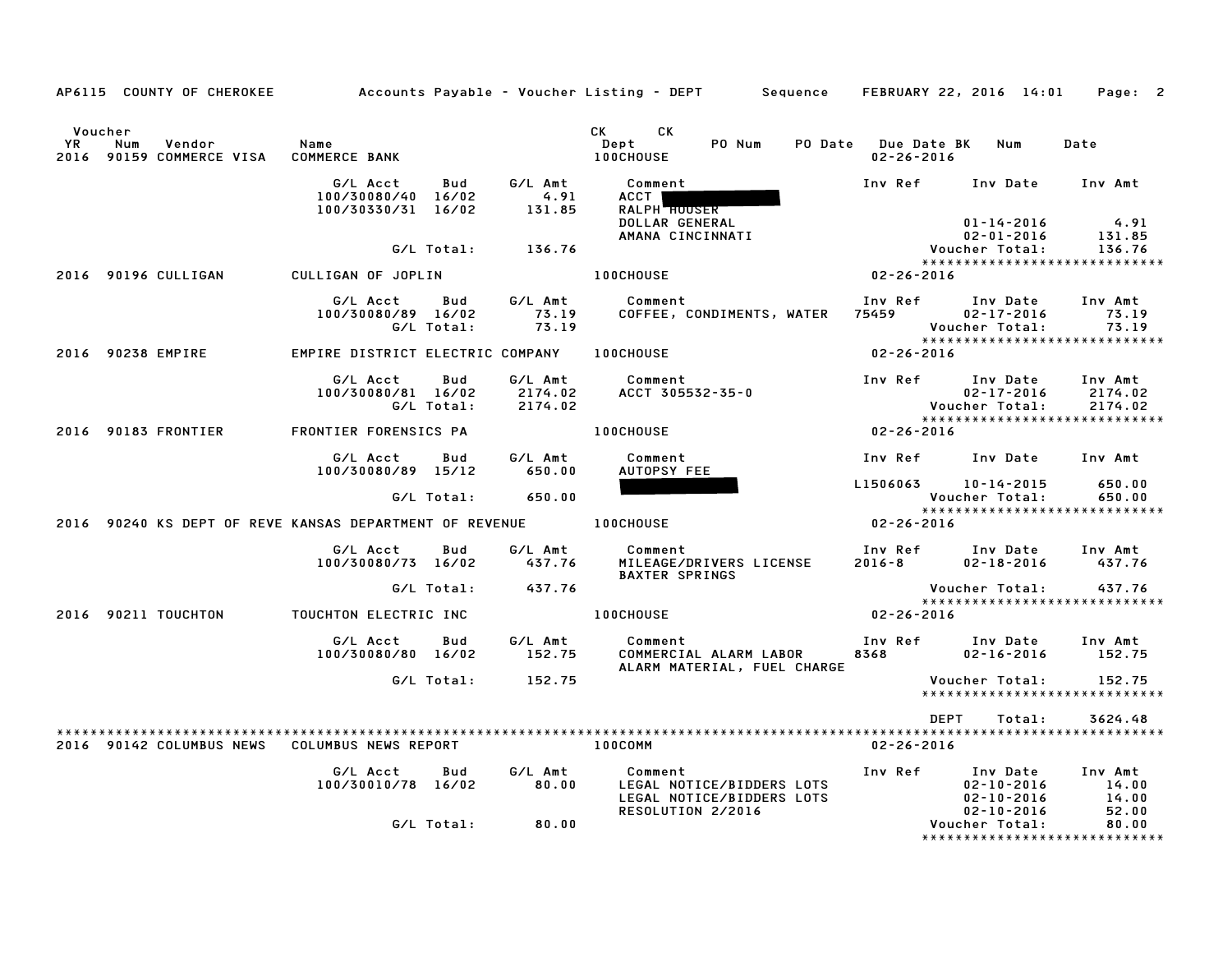| AP6115 COUNTY OF CHEROKEE                                      |                                                     |                             | Accounts Payable – Voucher Listing – DEPT         Sequence                               |                                         | FEBRUARY 22, 2016 14:01                                              | Page: 3                     |
|----------------------------------------------------------------|-----------------------------------------------------|-----------------------------|------------------------------------------------------------------------------------------|-----------------------------------------|----------------------------------------------------------------------|-----------------------------|
| Voucher<br>YR.<br>Num<br>Vendor<br>2016<br>90210 COLUMBUS NEWS | Name<br>COLUMBUS NEWS REPORT                        |                             | PO Num<br>Dept<br>100COMM                                                                | PO Date Due Date BK<br>$02 - 26 - 2016$ | СK<br>Num                                                            | СK<br>Date                  |
|                                                                | G/L Acct<br>Bud<br>100/30010/75 16/02               | G/L Amt<br>132.00           | Comment<br><b>IYEAR SUBSCRIPTION</b><br>CHEROKEE CO COMMISSIONERS                        | Inv Ref<br>3318                         | Inv Date<br>$02 - 17 - 2016$                                         | Inv Amt<br>132.00           |
|                                                                | G/L Total:                                          | 132.00                      |                                                                                          |                                         | Voucher Total:<br>*****************************                      | 132.00                      |
|                                                                |                                                     |                             |                                                                                          |                                         | <b>DEPT</b><br>Total:                                                | 212.00                      |
| 2016 90223 CARLSON, T                                          | TAMMIE CARLSON-OAS                                  |                             | 100DCOURT                                                                                | $02 - 26 - 2016$                        |                                                                      |                             |
|                                                                | G/L Acct<br>Bud<br>100/30070/73 16/02<br>G/L Total: | G/L Amt<br>130.00<br>130.00 | Comment<br>TRAVEL EXPENSE                                                                | Inv Ref                                 | Inv Date<br>$02 - 04 - 2016$<br>Voucher Total:                       | Inv Amt<br>130.00<br>130.00 |
| 2016 90224 COPY 65807                                          | COPY PRODUCTS INC                                   |                             | 100DCOURT                                                                                | $02 - 26 - 2016$                        | *****************************                                        |                             |
|                                                                |                                                     |                             |                                                                                          |                                         |                                                                      |                             |
|                                                                | G/L Acct<br>Bud<br>100/30070/83 16/02<br>G/L Total: | G/L Amt<br>259.37<br>259.37 | Comment<br>CONTRACT CHARGES COPIER                                                       | Inv Ref<br>135791                       | Inv Date<br>$02 - 07 - 2016$<br>Voucher Total:                       | Inv Amt<br>259.37<br>259.37 |
| 2016 90225 ETTINGERS                                           | ETTINGER'S OFFICE SUPPLY                            |                             | 100DCOURT                                                                                | $02 - 26 - 2016$                        | *****************************                                        |                             |
|                                                                | G/L Acct<br>Bud                                     | G/L Amt                     | Comment                                                                                  | Inv Ref                                 | Inv Date                                                             | Inv Amt                     |
|                                                                | 100/30070/21 16/02                                  | 412.24                      | FOLDERS, HOLE PUNCH, TAPE<br><b>TONER</b>                                                | 4680350                                 | $02 - 03 - 2016$                                                     | 267.69                      |
|                                                                |                                                     |                             | BATTERY, APT BOOK, MOUSEPAD 4685380<br><b>ENVELOPES</b>                                  |                                         | $02 - 15 - 2016$                                                     | 119.56                      |
|                                                                | G/L Total:                                          | 412.24                      | DAILY CALENDAR REFILL                                                                    | 4685381                                 | $02 - 16 - 2016$<br>Voucher Total:<br>****************************** | 24.99<br>412.24             |
| 2016 90226 HIGGINS, S                                          | SHAUN J HIGGINS                                     |                             | 100DCOURT                                                                                | $02 - 26 - 2016$                        |                                                                      |                             |
|                                                                | G/L Acct<br>Bud<br>100/30070/76 16/02<br>G/L Total: | G/L Amt<br>160.00<br>160.00 | Comment<br>TRANSCRIPT                                                                    | Inv Ref<br>15CR226                      | Inv Date<br>$02 - 19 - 2016$<br>Voucher Total:                       | Inv Amt<br>160.00<br>160.00 |
| 2016 90227 YOUNG, M                                            | MAC YOUNG                                           |                             | 100DCOURT                                                                                | 02-26-2016                              | *****************************                                        |                             |
|                                                                | G/L Acct<br>Bud<br>100/30070/73 16/02               | G/L Amt<br>62.22            | Comment<br>TRAVEL EXPENSE                                                                | Inv Ref                                 | Inv Date<br>$02 - 22 - 2016$                                         | Inv Amt<br>62.22            |
|                                                                | G/L Total:                                          | 62.22                       |                                                                                          |                                         | Voucher Total:<br>*****************************                      | 62.22                       |
|                                                                |                                                     |                             |                                                                                          |                                         | DEPT<br>Total:                                                       | 1023.83                     |
|                                                                |                                                     |                             |                                                                                          |                                         |                                                                      |                             |
| 2016 90188 GALENA SENTINEL THE SENTINEL-TIMES                  |                                                     |                             | 100E/P                                                                                   | $02 - 26 - 2016$                        |                                                                      |                             |
|                                                                | G/L Acct<br>Bud<br>100/30090/75 16/02               | G/L Amt<br>33.00            | Comment<br>SUBSCRIPTION RENEWAL 1 YEAR<br>JASON ALLISON<br><b>EMERGENCY PREPAREDNESS</b> | Inv Ref                                 | Inv Date<br>$02 - 17 - 2016$                                         | Inv Amt<br>33.00            |
|                                                                | G/L Total:                                          | 33.00                       |                                                                                          |                                         | Voucher Total:<br>******************************                     | 33.00                       |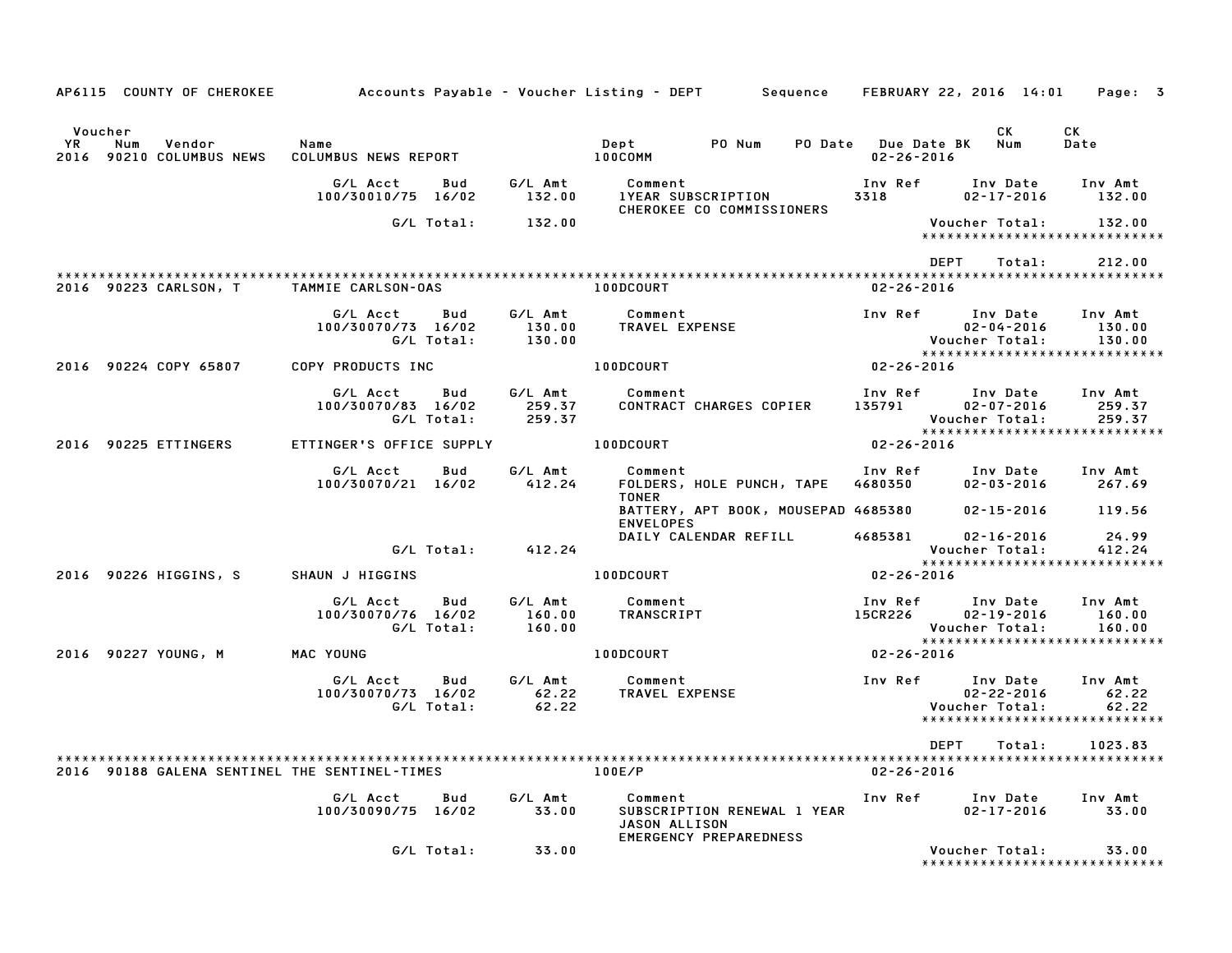|                                       |                                                                                                 |                                               | AP6115 COUNTY OF CHEROKEE Accounts Payable – Voucher Listing – DEPT Sequence FEBRUARY 22, 2016 14:01 Page: 4 |                                                     |                                                                                                                                                                          |
|---------------------------------------|-------------------------------------------------------------------------------------------------|-----------------------------------------------|--------------------------------------------------------------------------------------------------------------|-----------------------------------------------------|--------------------------------------------------------------------------------------------------------------------------------------------------------------------------|
| Voucher<br><b>YR</b><br>Num<br>Vendor | Name                                                                                            |                                               | PO Num<br>Dept                                                                                               | PO Date Due Date BK Num                             | CK<br>CK<br>Date                                                                                                                                                         |
| 2016 90170 NATALINIS                  | NATALINI'S AUTOMOTIVE                                                                           |                                               | 100E/P                                                                                                       | $02 - 26 - 2016$                                    |                                                                                                                                                                          |
|                                       | G/L Acct<br>Bud<br>100/30090/25 16/02                                                           | 59.28                                         | G/L Amt Comment<br>OIL FILTER, AIR FILTER, BULB 593677<br><b>SPARK PLUG</b>                                  |                                                     | Inv Ref Inv Date Inv Amt<br>$02 - 11 - 2016$ 59.28                                                                                                                       |
|                                       | G/L Total:                                                                                      | 59.28                                         |                                                                                                              | Voucher Total:                                      | 59.28                                                                                                                                                                    |
| 2016 90189 VERIZON                    | VERIZON WIRELESS                                                                                |                                               | 100E/P                                                                                                       | $02 - 26 - 2016$                                    | *****************************                                                                                                                                            |
|                                       | G/L Acct<br>100/30090/84 16/02 117.73<br>G/L Total: 117.73                                      |                                               | Bud G/LAmt Comment<br>ACCT 542069254-00001 9759951169 02-04-2016                                             | Voucher Total:                                      | Inv Ref      Inv Date     Inv Amt<br>117.73<br>117.73<br>*****************************                                                                                   |
|                                       |                                                                                                 |                                               |                                                                                                              | <b>DEPT</b>                                         | Total:<br>210.01                                                                                                                                                         |
| 2016 90237 EMPIRE                     | EMPIRE DISTRICT ELECTRIC COMPANY 100ECON                                                        |                                               |                                                                                                              | $02 - 26 - 2016$                                    |                                                                                                                                                                          |
|                                       | G/L Acct<br>Bud<br>100/30230/74 16/02<br>G/L Total:                                             | G/L Amt<br>147.06<br>147.06                   | Comment<br>ACCT 094497-30-2                                                                                  | Inv Ref Inv Date<br>Voucher Total:                  | Inv Amt<br>$02 - 17 - 2016$<br>147.06<br>147.06                                                                                                                          |
| 2016 90218 MIDWEST COLOR              | MIDWEST COLOR GRAPHICS                                                                          |                                               | 100ECON                                                                                                      | $02 - 26 - 2016$                                    | *****************************                                                                                                                                            |
|                                       | G/L Acct<br>Bud<br>100/30230/21 16/02<br>G/L Total:                                             | G/L Amt<br>517.75<br>517.75                   | Comment<br>CERTIFIED WORK READY FOLDER 42707 02-05-2016                                                      | Inv Ref Inv Date                                    | Inv Amt<br>517.75<br>Voucher Total:<br>517.75                                                                                                                            |
| 2016 90219 US CELLULAR                | US CELLULAR                                                                                     |                                               | 100ECON                                                                                                      | $02 - 26 - 2016$                                    | *****************************                                                                                                                                            |
|                                       | G/L Acct<br>Bud<br>100/30230/74 16/02<br>G/L Total:                                             | 107.20<br>107.20                              | G/L Amt Comment<br>ACCT 850273042                                                                            | Inv Ref<br>0122086775  02-06-2016<br>Voucher Total: | Inv Date Inv Amt<br>107.20<br>107.20<br>******************************                                                                                                   |
|                                       |                                                                                                 |                                               |                                                                                                              | <b>DEPT</b>                                         | 772.01<br>Total:                                                                                                                                                         |
| 2016 90143 CINTAS 0855                | CINTAS CORP                                                                                     |                                               | 100EMPCOMP                                                                                                   | $02 - 26 - 2016$                                    |                                                                                                                                                                          |
|                                       | G/L Acct<br>Bud<br>100/30330/21 16/02<br>100/30330/22 16/02<br>G/L Total:                       | G/L Amt<br>66.00<br>30.96<br>96.96            | Comment<br>GLOVES, BATTERIES                                                                                 | 8402584675 01-29-2016                               | Inv Ref Inv Date Inv Amt<br>96.96<br>96.96<br>Voucher Total:                                                                                                             |
|                                       |                                                                                                 |                                               |                                                                                                              |                                                     | ******************************                                                                                                                                           |
| 2016 90152 ETTINGERS                  | ETTINGER'S OFFICE SUPPLY                                                                        |                                               | $02 - 26 - 2016$<br>100EMPCOMP                                                                               |                                                     |                                                                                                                                                                          |
|                                       | G/L Acct<br>Bud<br>100/30330/31 16/02<br>100/30330/23 16/02<br>100/30330/31 16/02<br>G/L Total: | G/L Amt<br>29.99<br>43.20<br>129.89<br>203.08 | Comment<br>TRASH BAGS<br><b>RIBBONS</b><br>T/TISSUE, TOWELS                                                  | Inv Ref<br>4681800<br>4683880<br>4684890            | Inv Amt<br>Inv Date<br>$02 - 05 - 2016$<br>29.99<br>43.20<br>$02 - 10 - 2016$<br>$02 - 11 - 2016$<br>129.89<br>203.08<br>Voucher Total:<br>***************************** |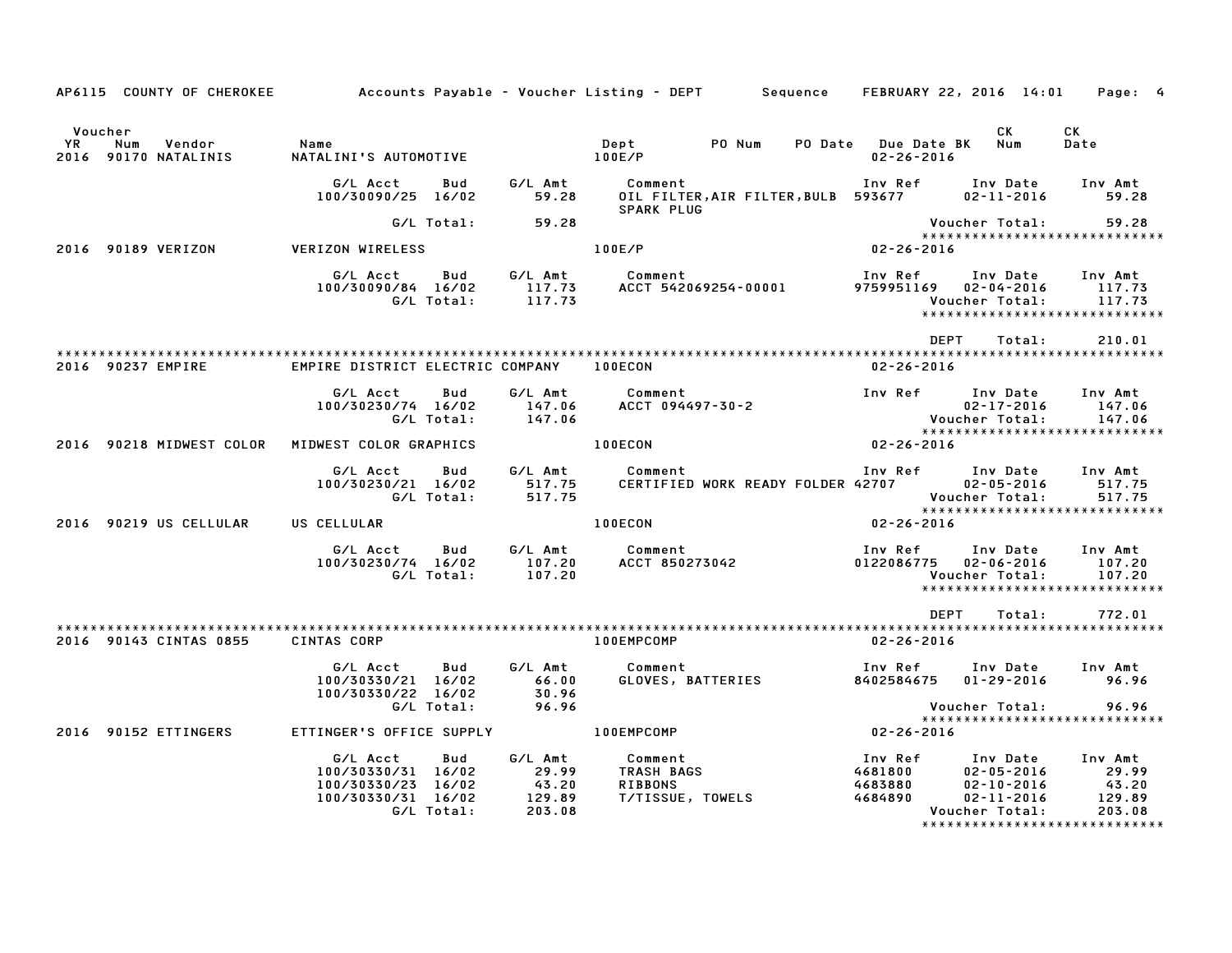|               |                                        |                                                                                                                    |                                                        | AP6115 COUNTY OF CHEROKEE Accounts Payable - Voucher Listing - DEPT Sequence FEBRUARY 22, 2016 14:01 Page: 5                                                                                                                                   |                                                                                                              |                                                |                                                            |
|---------------|----------------------------------------|--------------------------------------------------------------------------------------------------------------------|--------------------------------------------------------|------------------------------------------------------------------------------------------------------------------------------------------------------------------------------------------------------------------------------------------------|--------------------------------------------------------------------------------------------------------------|------------------------------------------------|------------------------------------------------------------|
|               |                                        |                                                                                                                    |                                                        |                                                                                                                                                                                                                                                |                                                                                                              |                                                |                                                            |
| Voucher<br>YR | Num Vendor<br>2016 90144 QUILL         | Name<br>QUTII<br>QUILL CORPORATION                                                                                 |                                                        | CK CK<br>$\mathbf{Depth}$<br>PO Num<br><b>100EMPCOMP</b>                                                                                                                                                                                       | PO Date Due Date BK Num<br>02-26-2016                                                                        |                                                | Date                                                       |
|               |                                        | G/L Acct Bud<br>100/30330/22 16/02<br>100/30330/21 16/02<br>100/30330/23 16/02<br>100/30330/27 16/02<br>G/L Total: | $9.33$<br>$30.97$<br>$90.98$<br>$334.80$               | G/L Amt           Comment<br>203.52       FOLDERS,<br>Comment<br>FOLDERS, FASTENERS, LETTER 2855409 01-29-2016 203.52<br>PLANNER 2956703 02-03-2016 9.33<br>FOLDERS, SHEET PROTECTORS 2896728 02-01-2016 30.97<br>INK 3391291 02-17-2016 90.98 |                                                                                                              | Voucher Total:                                 | 334.80<br>*****************************                    |
|               |                                        |                                                                                                                    |                                                        |                                                                                                                                                                                                                                                | DEPT                                                                                                         | Total:                                         | 634.84                                                     |
|               | 2016 90145 CBM                         | <b>CBM MANAGED SERVICES</b>                                                                                        |                                                        | 100JAIL                                                                                                                                                                                                                                        | 02-26-2016                                                                                                   |                                                |                                                            |
|               |                                        | G/L Acct<br><b>Bud</b><br>100/30140/31 16/02 5255.50                                                               | G/L Amt                                                | Comment<br>INMATE MEALS<br>1/28/1/                                                                                                                                                                                                             | Inv Ref      Inv Date     Inv Amt                                                                            |                                                |                                                            |
|               |                                        |                                                                                                                    |                                                        | $1/28/16 - 2/3/16$<br>INMATE MEALS                                                                                                                                                                                                             | 95624                                                                                                        | 02-03-2016 2605.94                             |                                                            |
|               |                                        |                                                                                                                    | G/L Total: 5255.50                                     | $2/4/16 - 2/10/16$                                                                                                                                                                                                                             | 95969 02-10-2016                                                                                             |                                                | 2649.56<br>5255.50                                         |
|               | 2016 90165 CITY TELE                   | CITY TELE COIN COMPANY INC <b>100JAIL</b>                                                                          |                                                        | . Voucher Total<br>****************<br>02-26-2016                                                                                                                                                                                              |                                                                                                              |                                                | *****************************                              |
|               |                                        | G/L Acct<br>Bud<br>100/30140/39 16/02                                                                              |                                                        | G/L Amt Comment<br>CALLING CARDS, SALES TAX                                                                                                                                                                                                    | Inv Ref Inv Date Inv Amt<br>$10700$ $02-09-2016$<br>Voucher Total: 300.00<br>******************************* |                                                | 300.00                                                     |
|               | 2016 90168 COMMERCE VISA COMMERCE BANK |                                                                                                                    |                                                        | 100JAIL                                                                                                                                                                                                                                        |                                                                                                              |                                                |                                                            |
|               |                                        | G/L Acct Bud<br>100/30140/73 16/02<br>100/30140/80 16/02<br>100/30140/73 16/02                                     | $\begin{array}{r} 15.08 \\ 99.13 \\ 17.32 \end{array}$ | G/L Amt Comment<br>ACCT<br>DENNI <del>S OPLOTNIK</del>                                                                                                                                                                                         | Inv Ref Inv Date Inv Amt                                                                                     | $01 - 21 - 2016$ 15.08<br>02-02-2016           | 99.13                                                      |
|               |                                        |                                                                                                                    | G/L Total: 131.53                                      | <b>CINDYS COPPER KETTLE<br/>THE HOME DEPOT<br/>PIZZA HUT,</b>                                                                                                                                                                                  |                                                                                                              | 02-04-2016<br>Voucher Total:                   | 17.32<br>131.53                                            |
|               | 2016 90180 CORRECT                     | CORRECT CARE SOLUTIONS LLC [100JAIL                                                                                |                                                        |                                                                                                                                                                                                                                                | $02 - 26 - 2016$                                                                                             |                                                | *****************************                              |
|               |                                        | G/L Acct<br>Bud<br>100/30140/81 16/02                                                                              | 36.00                                                  | G/L Amt Comment<br>36.00 INMATE HE<br>INMATE HEALTHCARE                                                                                                                                                                                        | Inv Ref Inv Date<br>02081604                                                                                 | $02 - 08 - 2016$ 36.00                         | Inv Amt                                                    |
|               |                                        | G/L Total:                                                                                                         | 36.00                                                  |                                                                                                                                                                                                                                                | Voucher Total:                                                                                               |                                                | 36.00                                                      |
|               | 2016 90181 CWD                         | CASH-WA DISTRIBUTING <b>The CASH-WA</b> DISTRIBUTING                                                               |                                                        |                                                                                                                                                                                                                                                | $02 - 26 - 2016$                                                                                             |                                                | *****************************                              |
|               |                                        | G/L Acct<br>Bud<br>100/30140/31 16/02<br>G/L Total:                                                                | 17.16<br>17.16                                         | G/L Amt Comment                                                                                                                                                                                                                                |                                                                                                              | Inv Date<br>$02 - 15 - 2016$<br>Voucher Total: | Inv Amt<br>17.16<br>17.16<br>***************************** |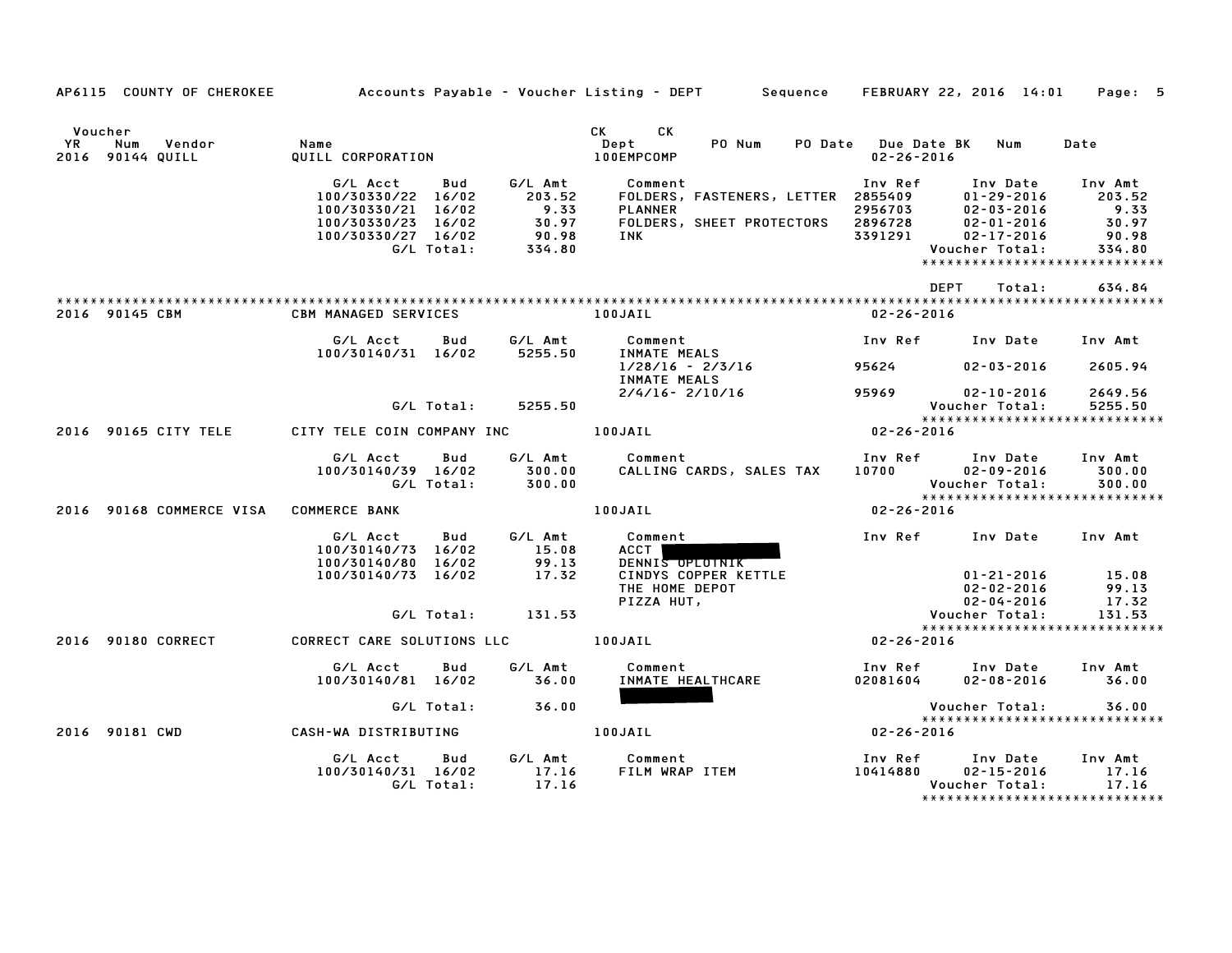|           | AP6115 COUNTY OF CHEROKEE Accounts Payable - Voucher Listing - DEPT Sequence FEBRUARY 22, 2016 14:01 Page: 6 |                                                                                                                                                                            |                   |                       |                                                                                   |                                                                                                                                                                               |                  |                                                                                                     |                          |  |
|-----------|--------------------------------------------------------------------------------------------------------------|----------------------------------------------------------------------------------------------------------------------------------------------------------------------------|-------------------|-----------------------|-----------------------------------------------------------------------------------|-------------------------------------------------------------------------------------------------------------------------------------------------------------------------------|------------------|-----------------------------------------------------------------------------------------------------|--------------------------|--|
| <b>YR</b> | Voucher<br>Num<br>Vendor<br>2016 90179 EMPIRE                                                                | Name<br>EMPIRE DISTRICT ELECTRIC COMPANY 100JAIL                                                                                                                           |                   |                       | CK CK<br>Dept<br>1 A A J A T I                                                    | PO Num                                                                                                                                                                        | $02 - 26 - 2016$ | PO Date Due Date BK Num                                                                             | Date                     |  |
|           |                                                                                                              |                                                                                                                                                                            | G/L Total:        | 2903.82               | G/L Acct  Bud  G/L Amt  Comment<br>100/30140/72 16/02  2903.82  ACCT  643108-13-7 |                                                                                                                                                                               |                  | Inv Ref Inv Date Inv Amt<br>$02 - 09 - 2016$                                                        | 2903.82                  |  |
|           | 2016 90215 HALLS           HALL'S PEST CONTROL                 100JAIL                                       |                                                                                                                                                                            |                   |                       |                                                                                   | $02 - 26 - 2016$                                                                                                                                                              |                  |                                                                                                     |                          |  |
|           |                                                                                                              |                                                                                                                                                                            |                   |                       | G/L Acct      Bud      G/L Amt        Comment                                     |                                                                                                                                                                               |                  | Inv Ref Inv Date Inv Amt                                                                            |                          |  |
|           | 2016 90216 HENRY KRAFT                                                                                       | HENRY KRAFT INC                                                                                                                                                            |                   |                       | 100JAIL                                                                           |                                                                                                                                                                               | $02 - 26 - 2016$ |                                                                                                     |                          |  |
|           |                                                                                                              | G/L Acct<br>100/30140/40 16/02                                                                                                                                             |                   | 507.88                | Bud G/L Amt Comment                                                               | Comment                                 Inv Ref      Inv Date    Inv Amt<br>LINERS, BLEACH, T/TISSUE     218712        02-18-2016       507.88<br>DETERGENT, SOFTENER, TOWELS |                  |                                                                                                     |                          |  |
|           |                                                                                                              |                                                                                                                                                                            |                   | G/L Total: 507.88     |                                                                                   |                                                                                                                                                                               |                  | Voucher Total: 507.88<br>****************************                                               |                          |  |
|           | 2016 90146 KANSAS MED                                                                                        | KANSAS MEDICAL SUPPLY 100JAIL                                                                                                                                              |                   |                       |                                                                                   |                                                                                                                                                                               | $02 - 26 - 2016$ |                                                                                                     |                          |  |
|           |                                                                                                              | G/L Acct Bud<br>100/30140/81 16/02                                                                                                                                         | G/L Total:        |                       |                                                                                   |                                                                                                                                                                               |                  |                                                                                                     |                          |  |
|           | 2016 90169 KS GAS             KANSAS GAS SERVICE                       100JAIL                               |                                                                                                                                                                            |                   |                       |                                                                                   |                                                                                                                                                                               | $02 - 26 - 2016$ |                                                                                                     |                          |  |
|           |                                                                                                              | 6/L Acct Bud G/L Amt Comment<br>100/30140/72 16/02 801.93 ACCT 510401545 1674911 36 02-08-2016 801.93<br>6/L Total: 801.93 ACCT 510401545 1674911 36 Voucher Total: 801.93 |                   |                       | G/L Acct Bud G/L Amt Comment                                                      |                                                                                                                                                                               |                  | Inv Ref Inv Date Inv Amt                                                                            |                          |  |
|           | 2016 90207 MANZER FAMILY  MANZER FAMILY MEDICINE   100JAIL                                                   |                                                                                                                                                                            |                   |                       |                                                                                   |                                                                                                                                                                               | $02 - 26 - 2016$ |                                                                                                     |                          |  |
|           |                                                                                                              | 100/30140/81 16/02 4020.00                                                                                                                                                 |                   |                       | G/L Acct      Bud      G/L Amt        Comment                                     | Comment<br>INMATE SEEN/MEDICAL<br>MONTHLY FEE                                                                                                                                 |                  | Inv Ref Inv Date Inv Amt                                                                            | $02 - 08 - 2016$ 4020.00 |  |
|           |                                                                                                              |                                                                                                                                                                            |                   | G/L Total: 4020.00    |                                                                                   |                                                                                                                                                                               |                  | <b>Voucher Total:</b>                                                                               | 4020.00                  |  |
|           | 2016 90184 MAUDE                                                                                             | MERCY MAUDE NORTON MEM HOSP 100JAIL                                                                                                                                        |                   |                       |                                                                                   | $02 - 26 - 2016$                                                                                                                                                              |                  | *****************************                                                                       |                          |  |
|           |                                                                                                              | G/L Acct Bud<br>100/30140/81 16/02 147.34                                                                                                                                  |                   |                       | G/L Amt Comment<br>NEGOTIATED RATE                                                |                                                                                                                                                                               |                  | Inv Ref Inv Date Inv Amt                                                                            |                          |  |
|           |                                                                                                              |                                                                                                                                                                            |                   | $G/L$ Total: $147.34$ |                                                                                   |                                                                                                                                                                               |                  | 941601800130 01-10 1<br>941601800130 01-18-2016 75.40<br>147.34 147.34                              |                          |  |
|           | 2016 90147 PRO SOLUTIONS PRO SOLUTIONS, LLC 100JAIL                                                          |                                                                                                                                                                            |                   |                       |                                                                                   |                                                                                                                                                                               | $02 - 26 - 2016$ | *****************************                                                                       |                          |  |
|           |                                                                                                              | G/L Acct<br>100/30140/72 16/02 1524.60                                                                                                                                     | Bud<br>G/L Total: | 1524.60               | G/L Amt Comment<br><b>GAS SALES</b>                                               |                                                                                                                                                                               |                  | Inv Ref Inv Date Inv Amt<br>201601047 02-09-2016<br>Voucher Total:<br>***************************** | 1524.60<br>1524.60       |  |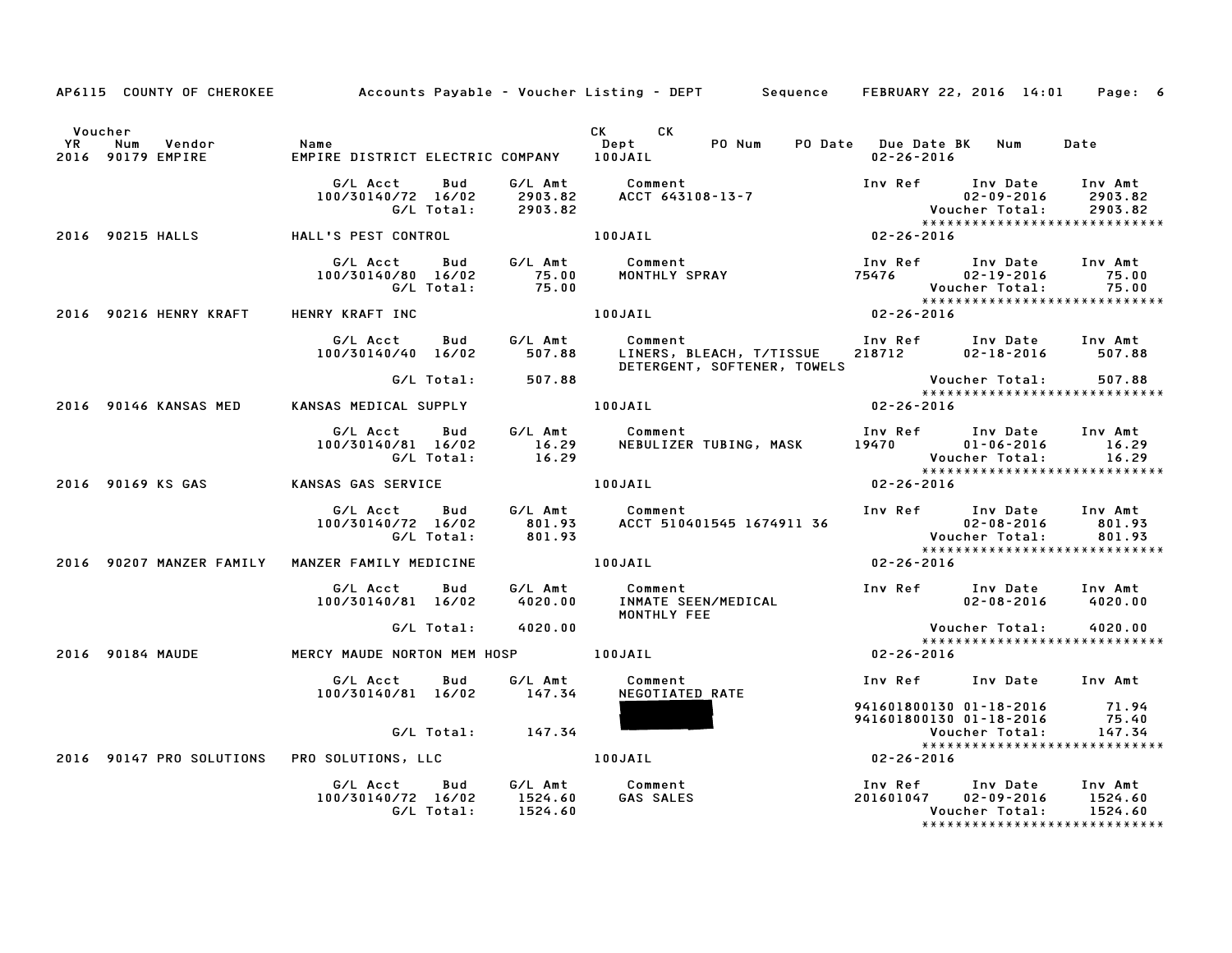| AP6115 COUNTY OF CHEROKEE                                                  |                                                                   |                             | Accounts Payable - Voucher Listing - DEPT<br>Sequence                                                                                                                                                            | FEBRUARY 22, 2016 14:01                                                                  |                                                                    | Page: 7                                                           |
|----------------------------------------------------------------------------|-------------------------------------------------------------------|-----------------------------|------------------------------------------------------------------------------------------------------------------------------------------------------------------------------------------------------------------|------------------------------------------------------------------------------------------|--------------------------------------------------------------------|-------------------------------------------------------------------|
| Voucher<br>YR<br>Num<br>Vendor<br>90148 TURNKEY<br>2016                    | Name<br>TURNKEY CORRECTIONS                                       |                             | CK<br>CК<br>PO Num<br>Dept<br>PO Date<br>100JAIL                                                                                                                                                                 | Due Date BK<br>$02 - 26 - 2016$                                                          | Num                                                                | Date                                                              |
|                                                                            | G/L Acct<br>Bud<br>100/30140/39<br>16/02                          | G/L Amt<br>2705.85          | Comment<br>INMATE SMS<br>MEDIA ITEM PURCHASE/DWNLOAD 114620160131 01-31-2016<br><b>CANTEEN SALES</b><br>PAPER, ENVELOPES, POSTCARDS 114620160131 01-31-2016<br>TOOTHPASTE, DEOD, SHAMPOO<br><b>EMAIL CHARGES</b> | Inv Ref<br>114620160131 01-31-2016<br>114620160131 01-31-2016<br>114620160131 01-31-2016 | Inv Date                                                           | Inv Amt<br>37.18<br>11.00<br>419.19<br>987.73<br>258.64<br>112.50 |
|                                                                            | G/L Total:                                                        | 2705.85                     | <b>CANTEEN SALES</b>                                                                                                                                                                                             | 114620160207 02-07-2016                                                                  | Voucher Total:                                                     | 879.61<br>2705.85<br>*****************************                |
| 2016 90206 SEK REG JUVENIL SEK REGIONAL JUVENILE DETENTION CTR 100JUVENILE |                                                                   |                             |                                                                                                                                                                                                                  | <b>DEPT</b><br>$02 - 26 - 2016$                                                          | Total:                                                             | 18442.90                                                          |
|                                                                            | G/L Acct<br>Bud<br>100/30170/89<br>16/02                          | G/L Amt<br>8045.00          | Comment<br>MONTHLY DETENTION<br>$1/1/16 - 1/31/16$                                                                                                                                                               | Inv Ref<br>5824                                                                          | Inv Date<br>$01 - 31 - 2016$                                       | Inv Amt<br>8045.00                                                |
|                                                                            | G/L Total:                                                        | 8045.00                     |                                                                                                                                                                                                                  |                                                                                          | Voucher Total:                                                     | 8045.00<br>*****************************                          |
|                                                                            |                                                                   |                             |                                                                                                                                                                                                                  | <b>DEPT</b><br>**************************************                                    | Total:                                                             | 8045.00                                                           |
| 90160 COMMERCE VISA<br>2016                                                | <b>COMMERCE BANK</b>                                              |                             | 100REGOFDEED                                                                                                                                                                                                     | $02 - 26 - 2016$                                                                         |                                                                    |                                                                   |
|                                                                            | G/L Acct<br>Bud<br>100/30050/29<br>16/02<br>100/30050/77<br>16/02 | G/L Amt<br>144.00<br>88.81  | Comment<br>ACCT<br><b>BARBARA BILKE</b><br><b>USPS</b>                                                                                                                                                           | Inv Ref                                                                                  | Inv Date<br>$01 - 08 - 2016$                                       | Inv Amt<br>144.00                                                 |
|                                                                            | G/L Total:                                                        | 232.81                      | <b>RAMADA</b>                                                                                                                                                                                                    |                                                                                          | $01 - 28 - 2016$<br>Voucher Total:                                 | 88.81<br>232.81                                                   |
| 90228 MIDWEST COLOR<br>2016                                                | MIDWEST COLOR GRAPHICS                                            |                             | 100REGOFDEED                                                                                                                                                                                                     | $02 - 26 - 2016$                                                                         |                                                                    | *****************************                                     |
|                                                                            | G/L Acct<br>Bud<br>100/30050/21 16/02<br>G/L Total:               | G/L Amt<br>115.00<br>115.00 | Comment<br><b>ENVELOPES</b>                                                                                                                                                                                      | Inv Ref<br>42733                                                                         | Inv Date<br>$02 - 12 - 2016$<br>Voucher Total:                     | Inv Amt<br>115.00<br>115.00<br>*****************************      |
|                                                                            |                                                                   |                             |                                                                                                                                                                                                                  | <b>DEPT</b>                                                                              | Total:                                                             | 347.81                                                            |
| 2016 90149 AT&T 5068                                                       | AT&T                                                              |                             | <b>100SHERIFF</b>                                                                                                                                                                                                | $02 - 26 - 2016$                                                                         |                                                                    | ************************                                          |
|                                                                            | G/L Acct<br>Bud<br>100/30060/74 16/02<br>G/L Total:               | G/L Amt<br>103.12<br>103.12 | Comment<br>ACCT                                                                                                                                                                                                  | Inv Ref                                                                                  | Inv Date<br>$01 - 24 - 2016$<br>Voucher Total:<br>**************** | Inv Amt<br>103.12<br>103.12<br>* * * * * * * * * * *              |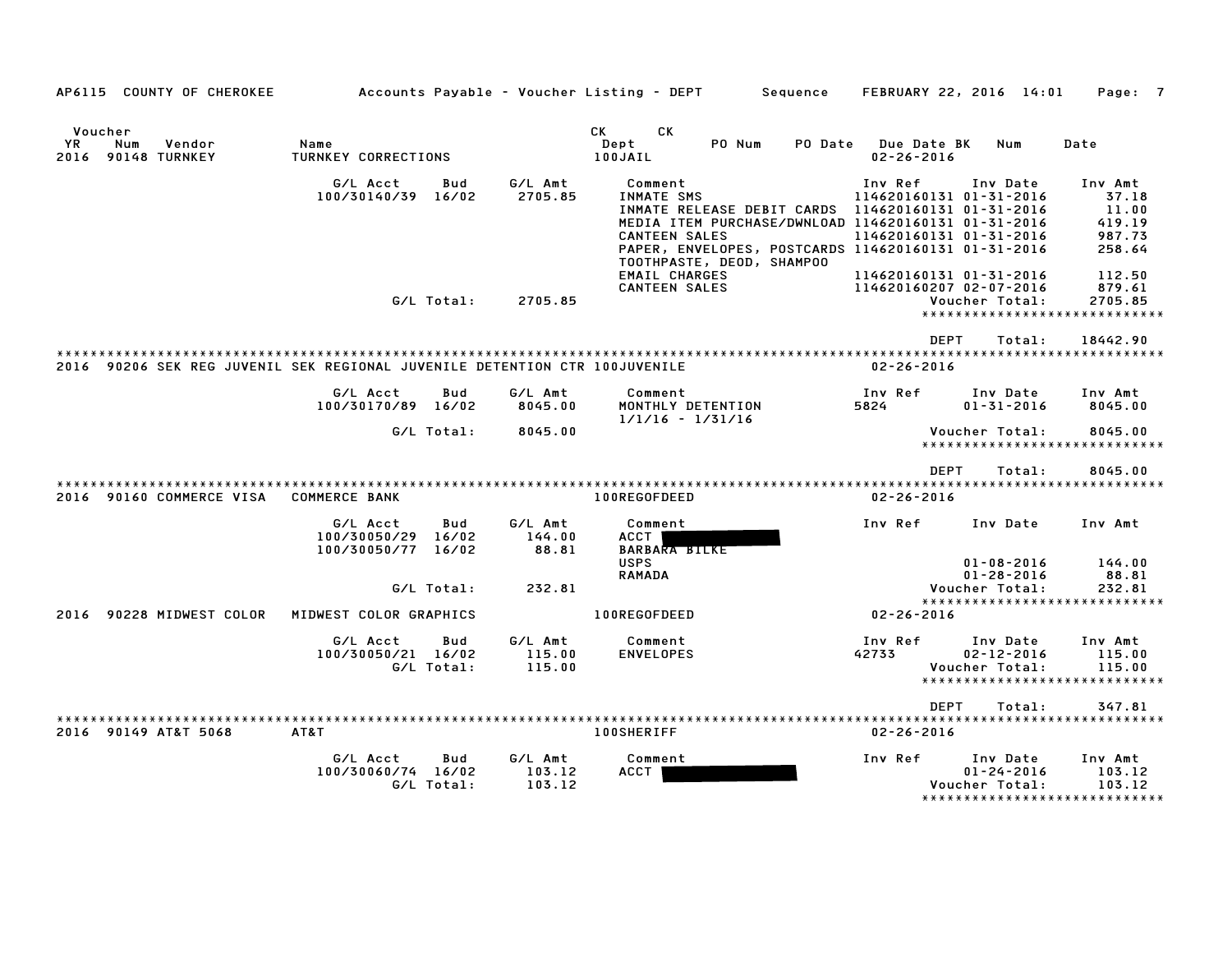| AP6115 COUNTY OF CHEROKEE                                                |                                                                    |                             | Accounts Payable – Voucher Listing – DEPT Sequence FEBRUARY 22, 2016 14:01                                      |                                                                              | Page: 8                                                      |
|--------------------------------------------------------------------------|--------------------------------------------------------------------|-----------------------------|-----------------------------------------------------------------------------------------------------------------|------------------------------------------------------------------------------|--------------------------------------------------------------|
| Voucher<br>YR<br>Num<br>Vendor<br>2016 90150 CENTURYLINK2961 CENTURYLINK | Name                                                               |                             | <b>CK</b><br>CK<br>PO Num<br>Dept<br><b>100SHERIFF</b>                                                          | PO Date Due Date BK<br>Num<br>$02 - 26 - 2016$                               | Date                                                         |
|                                                                          | G/L Acct<br>Bud<br>100/30060/74 16/02<br>G/L Total:                | G/L Amt<br>155.29<br>155.29 | Comment<br>ACCT 314237715                                                                                       | Inv Ref Inv Date<br>$02 - 01 - 2016$<br>Voucher Total:                       | Inv Amt<br>155.29<br>155.29                                  |
| 2016 90205 CITY TELE                                                     | CITY TELE COIN COMPANY INC 100SHERIFF                              |                             | $02 - 26 - 2016$                                                                                                |                                                                              | *****************************                                |
|                                                                          | G/L Acct<br>Bud<br>100/30060/74 16/02<br>G/L Total:                | G/L Amt<br>302.17<br>302.17 | Comment<br><b>ACCT 8131</b>                                                                                     | Inv Ref      Inv Date<br>$01 - 28 - 2016$<br>Voucher Total:                  | Inv Amt<br>302.17<br>302.17                                  |
| 2016 90166 COMMERCE VISA COMMERCE BANK                                   |                                                                    |                             | $02 - 26 - 2016$<br><b>100SHERIFF</b>                                                                           |                                                                              | *****************************                                |
|                                                                          | G/L Acct<br><b>Bud</b><br>100/30060/88 16/02<br>100/30060/31 16/02 | G/L Amt<br>858.61<br>33.35  | Comment<br>ACCT  <br>DAVID GROVES                                                                               | Inv Ref                                                                      | Inv Date Inv Amt                                             |
|                                                                          | 100/30060/21 16/02                                                 | 9.70                        | HOLIDAY SQUARE<br>CAPITAL PLAZA HOTEL<br><b>RAMADA</b><br><b>RAMADA</b><br><b>ACCT</b><br><b>TERRY CLUGSTON</b> | $01 - 13 - 2016$<br>$01 - 13 - 2016$<br>$01 - 28 - 2016$<br>$01 - 28 - 2016$ | 13.03<br>253.20<br>296.19<br>296.19                          |
|                                                                          |                                                                    |                             | OT 203<br><b>ACCT</b><br>JANIS DALION                                                                           | 01-27-2016                                                                   | 33.35                                                        |
|                                                                          | G/L Total: 901.66                                                  |                             | <b>USPS</b>                                                                                                     | $01 - 11 - 2016$<br>Voucher Total:                                           | 9.70<br>901.66                                               |
| 2016 90151 DEALER                                                        | <b>DEALER AUTO BODY</b>                                            |                             | <b>100SHERIFF</b>                                                                                               | $02 - 26 - 2016$                                                             | *****************************                                |
|                                                                          | G/L Acct<br><b>Bud</b><br>100/30060/25 16/02                       | G/L Amt<br>850.00           | Comment<br>REPAIR HOOD, BUMPER, DOOR<br>PATCH PANELS, REFINISH BED                                              | Inv Ref      Inv Date     Inv Amt<br>$02 - 04 - 2016$                        | 850.00                                                       |
|                                                                          | G/L Total: 850.00                                                  |                             |                                                                                                                 | Voucher Total:                                                               | 850.00<br>*****************************                      |
| 2016 90182 FULL SERVICE                                                  | FULL SERVICE AUTOMOTIVE                                            |                             | <b>100SHERIFF</b>                                                                                               | $02 - 26 - 2016$                                                             |                                                              |
|                                                                          | G/L Acct<br>Bud<br>100/30060/76 16/02<br>G/L Total:                | G/L Amt<br>160.00<br>160.00 | Comment<br>GMC SIERRA 1500 TOWED                                                                                | Inv Ref      Inv Date<br>1129<br>$02 - 04 - 2016$<br>Voucher Total:          | Inv Amt<br>160.00<br>160.00<br>***************************** |
| 2016 90242 NATALINIS                                                     | NATALINI'S AUTOMOTIVE                                              |                             | <b>100SHERIFF</b>                                                                                               | $02 - 26 - 2016$                                                             |                                                              |
|                                                                          | G/L Acct<br>Bud<br>100/30060/25 16/02<br>G/L Total:                | G⁄L Amt<br>30.98<br>30.98   | Comment<br>WIPER BLADE                                                                                          | Inv Ref<br>Inv Date<br>594391<br>$02 - 19 - 2016$<br>Voucher Total:          | Inv Amt<br>30.98<br>30.98<br>*****************************   |
|                                                                          |                                                                    |                             |                                                                                                                 | DEPT<br>Total:                                                               | 2503.22                                                      |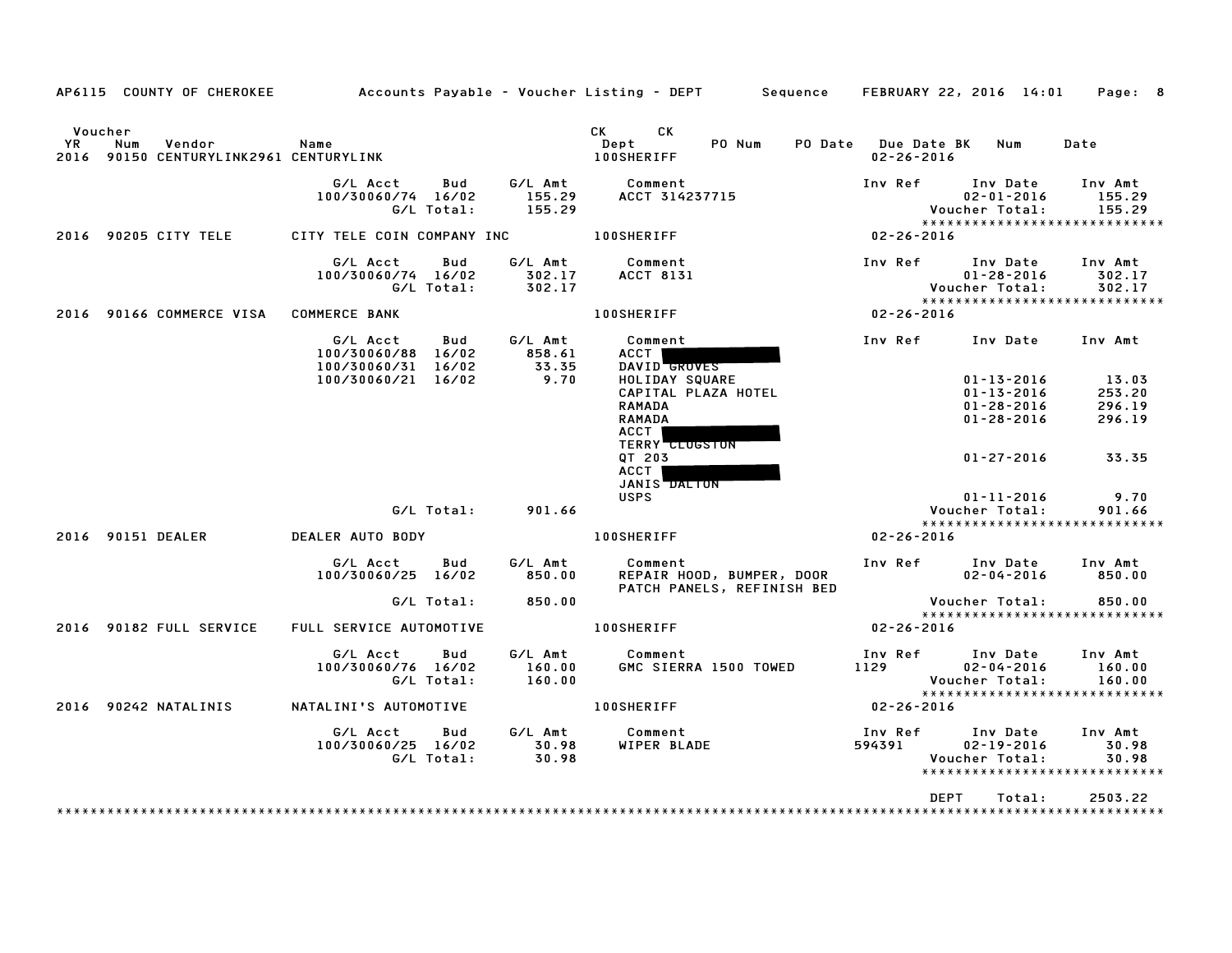|                      |                                                                                 |                                                                    |                                                     | AP6115 COUNTY OF CHEROKEE Accounts Payable - Voucher Listing - DEPT Sequence FEBRUARY 22, 2016 14:01 Page: 9 |                                                                                                                                          |                                                  |                                                                       |
|----------------------|---------------------------------------------------------------------------------|--------------------------------------------------------------------|-----------------------------------------------------|--------------------------------------------------------------------------------------------------------------|------------------------------------------------------------------------------------------------------------------------------------------|--------------------------------------------------|-----------------------------------------------------------------------|
| Voucher<br><b>YR</b> | Num<br>Vendor<br>2016 90161 CORPORATE                                           | Name<br>CORPORATE BUSINESS SYSTEMS 103                             |                                                     | PO Num<br>Dept                                                                                               | PO Date Due Date BK Num<br>$02 - 26 - 2016$                                                                                              | <b>CK</b>                                        | CK<br>Date                                                            |
|                      |                                                                                 | G/L Acct                                                           | Bud<br>103/30103/83 16/02 16.68<br>G/L Total: 16.68 | G/L Amt Comment<br>CONTRACT CHARGES                                                                          | Inv Ref      Inv Date<br>388851 02-09-2016<br>Voucher Total: 16.68<br>******************************                                     |                                                  | Inv Amt<br>16.68                                                      |
|                      | 2016 90153 STRONGHOLD                                                           | STRONGHOLD DATA                                                    |                                                     | 103                                                                                                          | $02 - 26 - 2016$                                                                                                                         |                                                  |                                                                       |
|                      |                                                                                 | G/L Acct<br>103/30103/89                                           | Bud G/L Amt Comment                                 |                                                                                                              | Inv Ref      Inv Date     Inv Amt<br>S18584                                                                                              | $02 - 01 - 2016$ 195.00<br>Voucher Total:        | 195.00<br>******************************                              |
|                      |                                                                                 |                                                                    |                                                     |                                                                                                              | DEPT                                                                                                                                     | Total:                                           | 211.68                                                                |
|                      | 2016 90175 AIRGAS                                                               | AIRGAS                                                             |                                                     | 110HWY                                                                                                       | 02-26-2016                                                                                                                               |                                                  |                                                                       |
|                      |                                                                                 | G/L Acct Bud<br>110/30110/79 16/02                                 |                                                     | G/L Amt Comment<br>110/79 16/02 271.50<br>G/L Total: 271.50 ACETYLENE                                        | Inv Ref Inv Date Inv Amt<br>9048186789 02-09-2016                                                                                        | <b>Voucher Total:</b>                            | 271.50<br>271.50                                                      |
|                      | 2016 90155 AMERICAN BATTER AMERICAN BATTERY THE RESERVE THE RESERVE THE RESERVE |                                                                    |                                                     |                                                                                                              | $02 - 26 - 2016$                                                                                                                         |                                                  |                                                                       |
|                      |                                                                                 | 110/30110/79 16/02                                                 | G/L Acct Bud G/L Amt Comment                        | سر سان سان سان Uny Ref Inv Date<br>10/79 16/02 191.00 STARTER PARTS 15741 02–10–2016<br>15741 191.00 191.00  | Inv Ref Inv Date Inv Amt                                                                                                                 |                                                  | 191.00                                                                |
|                      | 2016 90141 APPLE APPLEMARKET                                                    |                                                                    |                                                     | <b>110HWY</b>                                                                                                |                                                                                                                                          |                                                  |                                                                       |
|                      |                                                                                 | G/L Acct<br>110/30110/42 16/02<br>G/L Total:                       | <b>Bud</b><br>9.52                                  | G/L Amt        Comment<br>9.52     SPOONS, COFFEF F⊺ודדפ<br><b>Comment</b><br>SPOONS, COFFEE FILTERS         | Inv Ref      Inv Date    Inv Amt<br>3607017        02–08–2016              9.52<br>Voucher Total: 9.52<br>****************************** |                                                  | 9.52                                                                  |
|                      | 2016 90229 BLEVINS                                                              | BLEVINS ASPHALT CONSTRUCTION CO INC 110HWY                         |                                                     |                                                                                                              | $02 - 26 - 2016$                                                                                                                         |                                                  |                                                                       |
|                      |                                                                                 | G/L Acct<br>110/30110/34 16/02<br>G/L Total:                       | G/L Amt<br>Bud<br>90.89<br>90.89                    | Comment<br>COLD-MIX                                                                                          | Inv Ref Inv Date Inv Amt<br>$125675$ $02-19-2016$                                                                                        |                                                  | 90.89                                                                 |
|                      | 2016 90209 CLEAN                                                                | CLEAN THE UNIFORM CO JOPLIN 110HWY                                 |                                                     |                                                                                                              | $02 - 26 - 2016$                                                                                                                         |                                                  |                                                                       |
|                      |                                                                                 | G/L Acct<br>110/30110/80 16/02<br>G/L Total:                       | Bud<br>81.57<br>81.57                               | G/L Amt Comment<br><b>COMMENT</b><br>MATS,AIR FRESH, SOAP                                                    | Inv Ref      Inv Date<br>21128255<br>Voucher Total:                                                                                      | $02 - 18 - 2016$                                 | Inv Amt<br>81.57<br>81.57<br>*****************************            |
|                      | 2016 89928 COLLINS, P                                                           | PATRICK W COLLINS                                                  |                                                     | 110HWY                                                                                                       | $02 - 26 - 2016$                                                                                                                         |                                                  |                                                                       |
|                      |                                                                                 | G/L Acct<br>110/30110/86 16/02<br>110/30110/73 16/02<br>G/L Total: | Bud<br>319.68<br>359.68                             | CELL PHONE STIPEND<br>MILEAGE                                                                                | Inv Ref Inv Date                                                                                                                         | $02 - 01 - 2016$<br>02-16-2016<br>Voucher Total: | Inv Amt<br>40.00<br>319.68<br>359.68<br>***************************** |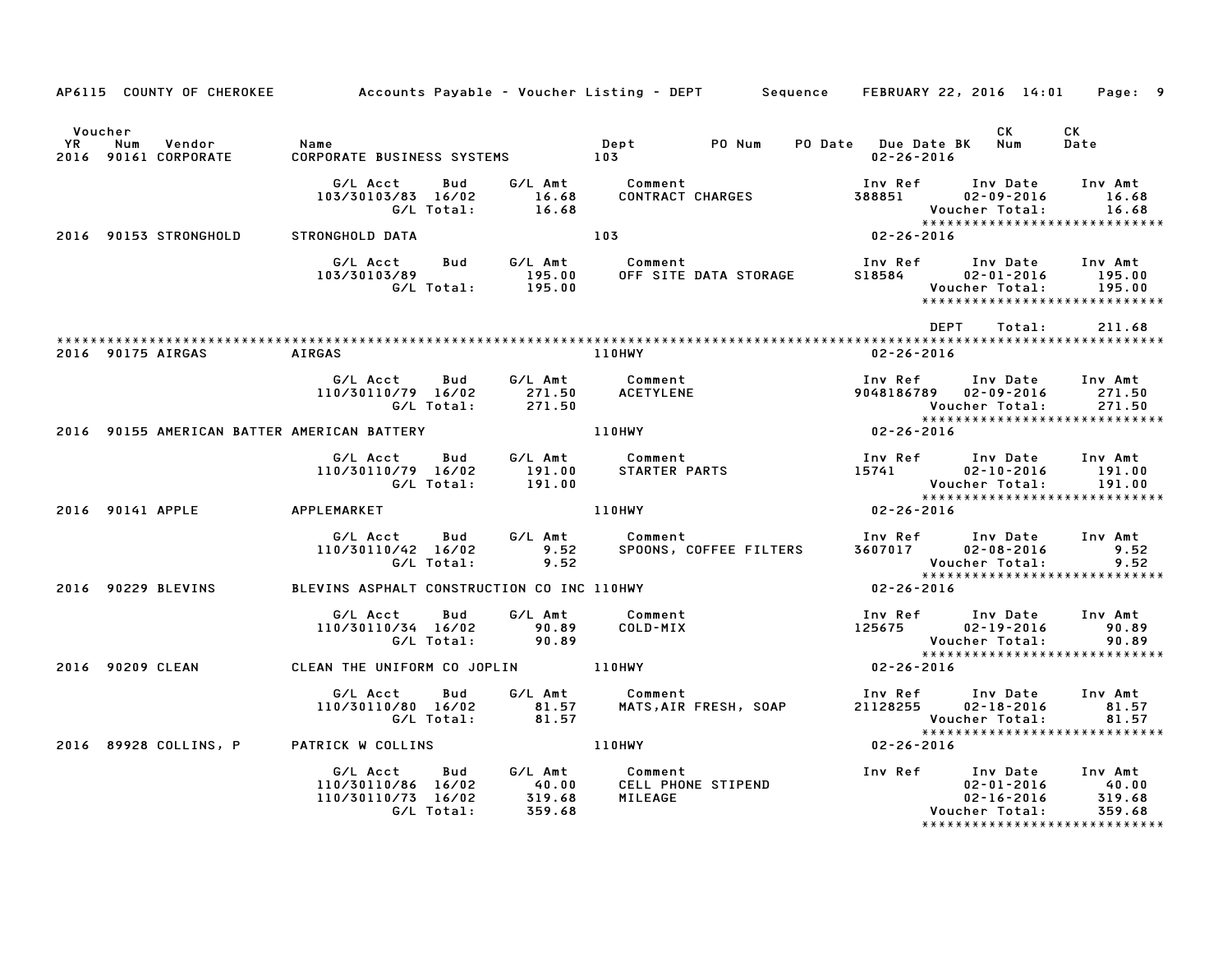|                      |                                    |                                                                                           |                    | AP6115 COUNTY OF CHEROKEE Accounts Payable – Voucher Listing – DEPT Sequence FEBRUARY 22, 2016 14:01 Page: 10 |                                                                                                                                                    |                                           |
|----------------------|------------------------------------|-------------------------------------------------------------------------------------------|--------------------|---------------------------------------------------------------------------------------------------------------|----------------------------------------------------------------------------------------------------------------------------------------------------|-------------------------------------------|
| Voucher<br><b>YR</b> | Vendor<br>Num<br>2016 90174 CONMAT | Name<br>CONMAT                                                                            | 110HWY             | PO Num<br>$\mathbf{Depth}$                                                                                    | CK<br>PO Date Due Date BK Num<br>$02 - 26 - 2016$                                                                                                  | CK<br>Date                                |
|                      |                                    | G/L Total:                                                                                | 4980.00            |                                                                                                               | Inv Ref Inv Date Inv Amt<br>1993 02-10-2016                                                                                                        | 4980.00                                   |
|                      | 2016 90139 DENISON INC             | <b>DENISON INC</b>                                                                        |                    | 110HWY                                                                                                        |                                                                                                                                                    |                                           |
|                      |                                    | G/L Acct Bud<br>110/30110/79 16/02<br>G/L Total:                                          | 35.25              |                                                                                                               | Voucher Total: 35.25<br>Vouc<br>* * * *<br>16 2 2 2 2 2 0 0 0 0 1 2                                                                                | *****************************             |
|                      | 2016 90163 EMPIRE                  | EMPIRE DISTRICT ELECTRIC COMPANY 110HWY                                                   |                    |                                                                                                               |                                                                                                                                                    |                                           |
|                      |                                    |                                                                                           |                    |                                                                                                               | 1nv Ref 1nv Date 1nv Amt<br>049852-69-2 02-10-2016 121.71<br>854931-63-1 02-10-2016 9.20<br>906398-41-7 02-10-2016 338.06<br>Voucher Total: 468.97 |                                           |
|                      |                                    | G/L Total:                                                                                | 468.97             |                                                                                                               |                                                                                                                                                    |                                           |
|                      |                                    | 2016 90157 FABICK JOHN FABICK TRACTOR CO                                                  |                    | 110HWY                                                                                                        | $02 - 26 - 2016$                                                                                                                                   |                                           |
|                      |                                    | G/L Acct<br>Bud<br>110/30110/79 16/02                                                     |                    | G/L Amt         Comment<br>1329.63     SIS WEB SI<br>SIS WEB SUBSCRIPTION<br>PARTS                            | Inv Ref      Inv Date    Inv Amt<br>PIFE1310473   02-08-2016       1250.00<br>Inv Ref<br>PIJ00291562 02-16-2016 79.63<br>Voucher Total: 1329.63    |                                           |
|                      |                                    |                                                                                           | G/L Total: 1329.63 |                                                                                                               |                                                                                                                                                    | ******************************            |
|                      |                                    | 2016 90137 FROST OIL FROST OIL COMPANY                                                    |                    | 110HWY                                                                                                        | $02 - 26 - 2016$                                                                                                                                   |                                           |
|                      |                                    | G/L Acct Bud G/L Amt Comment<br>110/30110/32 16/02 1730.98 OMNIPURE<br>G/L Total: 1730.98 |                    | OMNI PURE GD, STR FLEET                                                                                       | Inv Ref      Inv Date     Inv Amt<br>0073814-IN    02-04-2016      1730.98<br>Voucher Total:                                                       | 1730.98<br>****************************** |
|                      |                                    | 2016 90140 JENKINS DIESEL JENKINS DIESEL POWER INC _____________________________          |                    |                                                                                                               | $02 - 26 - 2016$                                                                                                                                   |                                           |
|                      |                                    | G/L Acct Bud<br>110/30110/79 16/02 99.70                                                  |                    | G/L Amt Comment<br><b>PARTS</b><br>ISOLATOR                                                                   | 1nv Ref        Inv Date      Inv Amt<br>336486          02–05–2016              67.46<br>336717            02–11–2016            32.24             |                                           |
|                      |                                    | G/L Total:                                                                                | 99.70              |                                                                                                               | Voucher Total:                                                                                                                                     | 99.70<br>*****************************    |
|                      | 2016 90178 JIM WOODS               | JIM WOODS MARKETING INC                                                                   |                    | 110HWY                                                                                                        | $02 - 26 - 2016$                                                                                                                                   |                                           |
|                      |                                    | G/L Acct<br>Bud<br>110/30110/31 16/02                                                     | G/L Total: 4850.21 | G/L Amt          Comment<br>4850.21        DIESEL<br>DIESEL                                                   | Voucher Total:                                                                                                                                     | 4850.21                                   |
|                      |                                    |                                                                                           |                    |                                                                                                               |                                                                                                                                                    | *****************************             |
|                      |                                    | 2016 90156 KANSASLAND KANSASLAND TIRE OF PITTSBURG 110HWY                                 |                    |                                                                                                               | $02 - 26 - 2016$                                                                                                                                   |                                           |
|                      |                                    | G/L Acct<br><b>Bud</b><br>110/30110/33 16/02 1050.50                                      | G/L Total: 1050.50 | G/L Amt Comment<br>TIRES                                                                                      | Inv Ref        Inv Date      Inv Amt<br>161042          02–10–2016      1050.50<br>Voucher Total:                                                  | 1050.50<br>*****************************  |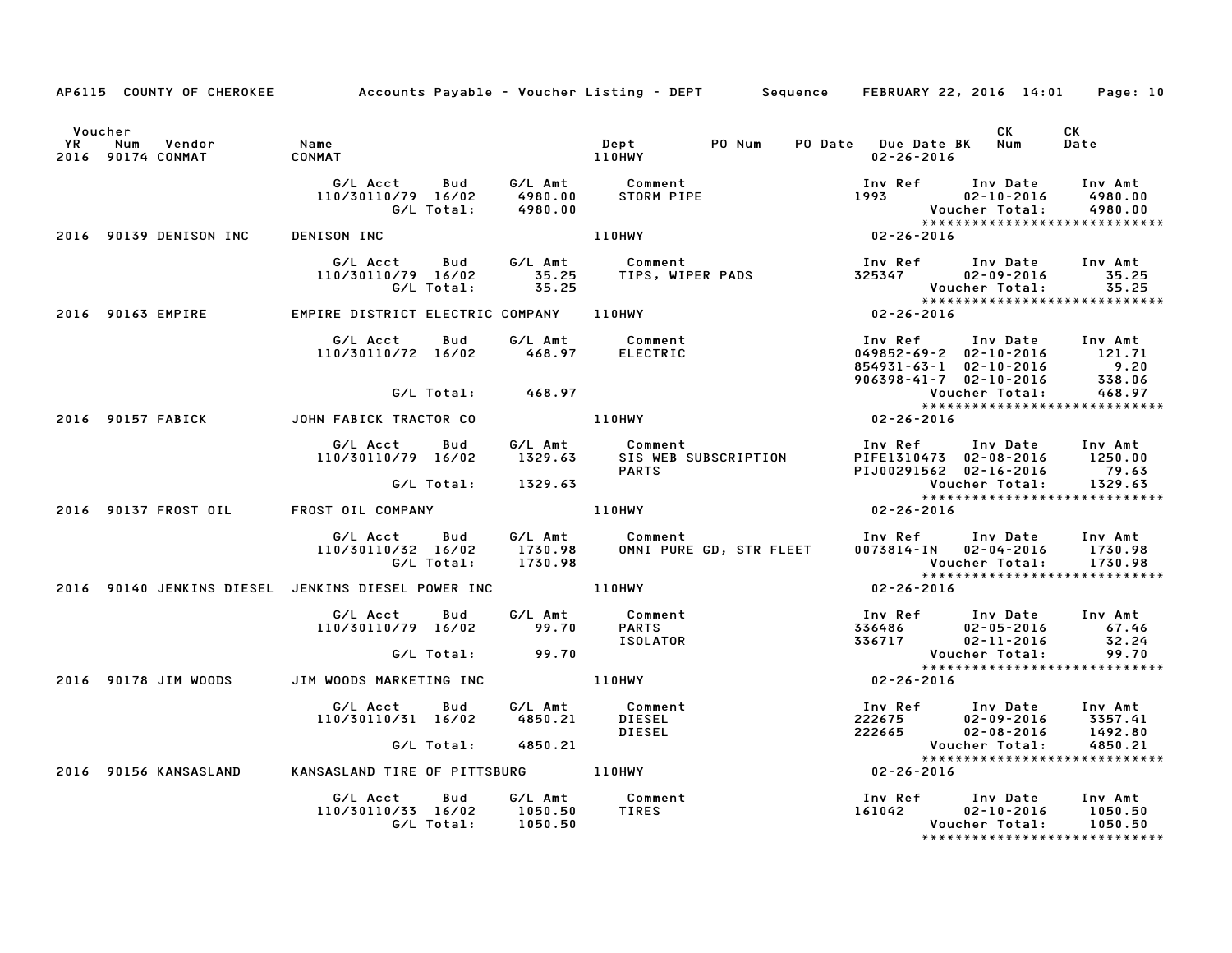|           | Voucher                                     |                                                      |                                                          |                                                                    |        |      |                                                                                     | CK                                               | СK                                                           |
|-----------|---------------------------------------------|------------------------------------------------------|----------------------------------------------------------|--------------------------------------------------------------------|--------|------|-------------------------------------------------------------------------------------|--------------------------------------------------|--------------------------------------------------------------|
| <b>YR</b> | Num<br>Vendor<br>2016 90138 LEGACY          | Name<br>LEGACY FARM AND LAWN                         |                                                          | <b>Dept</b><br><b>110HWY</b>                                       | PO Num |      | <b>PO Date</b> Due Date BK<br>$02 - 26 - 2016$                                      | Num                                              | Date                                                         |
|           |                                             | G/L Acct<br>Bud<br>110/30110/79 16/02<br>G/L Total:  | G/L Amt<br>$\begin{array}{c} 14.17 \\ 14.17 \end{array}$ | Comment<br><b>PARTS</b>                                            |        |      | Inv Ref Inv Date<br><b>B03397</b>                                                   | $02 - 09 - 2016$<br>Voucher Total:               | Inv Amt<br>14.17<br>14.17<br>*****************************   |
|           | 2016 90136 MIDWEST MINERAL MIDWEST MINERALS |                                                      |                                                          | 110HWY                                                             |        |      | $02 - 26 - 2016$                                                                    |                                                  |                                                              |
|           |                                             | G/L Acct<br>Bud<br>110/30110/35 16/02                | G/L Amt<br>15953.03                                      | Comment<br><b>ROCK</b><br><b>ROCK</b>                              |        |      | Inv Ref      Inv Date<br>139389<br>139390                                           | 01-31-2016<br>01-31-2016                         | Inv Amt<br>11745.46<br>4207.57                               |
|           |                                             | G/L Total:                                           | 15953.03                                                 |                                                                    |        |      |                                                                                     | Voucher Total:                                   | 15953.03                                                     |
|           | 2016 90162 MUNICIPAL IND                    | MUNICIPAL INDUSTRIAL SUPPLY 110HWY                   |                                                          |                                                                    |        |      | $02 - 26 - 2016$                                                                    |                                                  | *****************************                                |
|           |                                             | G/L Acct<br>Bud<br>110/30110/79 16/02                | G/L Amt<br>1354.97                                       | Comment<br><b>PARTS</b><br><b>PARTS</b><br><b>PARTS</b>            |        | 1357 | Inv Ref      Inv Date<br>-10-10-2016<br>02-10-2016<br>02-11-2016<br>2699<br>2701    |                                                  | Inv Amt<br>673.57<br>218.81<br>462.59                        |
|           |                                             | G/L Total:                                           | 1354.97                                                  |                                                                    |        |      | <b>Voucher Total:</b>                                                               |                                                  | 1354.97                                                      |
|           |                                             |                                                      |                                                          |                                                                    |        |      |                                                                                     |                                                  | *****************************                                |
|           | 2016 90171 NATALINIS                        | NATALINI'S AUTOMOTIVE                                |                                                          | 110HWY                                                             |        |      | $02 - 26 - 2016$                                                                    |                                                  |                                                              |
|           |                                             | G/L Acct<br>Bud<br>110/30110/79 16/02                | G/L Amt<br>724.41                                        | Comment<br><b>BATTERY</b><br>FILTER KIT<br>OIL, FILTER<br>FOG LAMP |        |      | Inv Ref<br>593795<br>594104<br>$594188$<br>$594390$<br>$02-17-2016$<br>$02-19-2016$ | Inv Date<br>$02 - 12 - 2016$<br>$02 - 16 - 2016$ | Inv Amt<br>650.68<br>28.49<br>37.46<br>7.78                  |
|           |                                             | G/L Total:                                           | 724.41                                                   |                                                                    |        |      |                                                                                     | Voucher Total:                                   | 724.41                                                       |
|           |                                             |                                                      |                                                          |                                                                    |        |      |                                                                                     |                                                  | *****************************                                |
|           |                                             |                                                      |                                                          | 110HWY                                                             |        |      | 02-26-2016                                                                          |                                                  |                                                              |
|           |                                             | G/L Acct<br>Bud<br>110/30110/37 16/02                | G/L Amt<br>1040.84                                       | Comment<br>SIGN<br><b>SIGN</b>                                     |        |      | Inv Ref      Inv Date     Inv Amt<br>IN-177869<br>IN-177868                         | $02 - 12 - 2016$<br>$02 - 12 - 2016$             | 801.00<br>239.84                                             |
|           |                                             | G/L Total:                                           | 1040.84                                                  |                                                                    |        |      | Voucher Total:                                                                      |                                                  | 1040.84                                                      |
|           | 2016 90232 RENTAL                           | THE RENTAL STORE OF JOPLIN 110HWY                    |                                                          |                                                                    |        |      | $02 - 26 - 2016$                                                                    |                                                  | *****************************                                |
|           |                                             | G/L Acct<br>110/30110/79 16/02<br>100/30140/80 16/02 | Bud<br>3836.16<br>3836.16                                | G/L Amt Comment<br>LAWN MOWER<br>JAIL/HWY                          |        |      | Inv Ref Inv Date<br>$105260 - 1$ $02 - 10 - 2016$                                   |                                                  | Inv Amt<br>7672.32                                           |
|           |                                             | G/L Total:                                           | 7672.32                                                  |                                                                    |        |      |                                                                                     | Voucher Total:                                   | 7672.32<br>*****************************                     |
|           | 2016 90231 STRONGHOLD                       | STRONGHOLD DATA                                      |                                                          | <b>110HWY</b>                                                      |        |      | $02 - 26 - 2016$                                                                    |                                                  |                                                              |
|           |                                             | G/L Acct<br>110/30110/93 16/02<br>G/L Total:         | G/L Amt<br>Bud<br>920.80<br>920.80                       | Comment<br><b>COMPUTER</b>                                         |        |      | Inv Ref Inv Date<br>S18744                                                          | $02 - 19 - 2016$<br>Voucher Total:               | Inv Amt<br>920.80<br>920.80<br>***************************** |

AP6115 COUNTY OF CHEROKEE Accounts Payable - Voucher Listing - DEPT Sequence FEBRUARY 22, <sup>2016</sup> 14:01 Page: <sup>11</sup>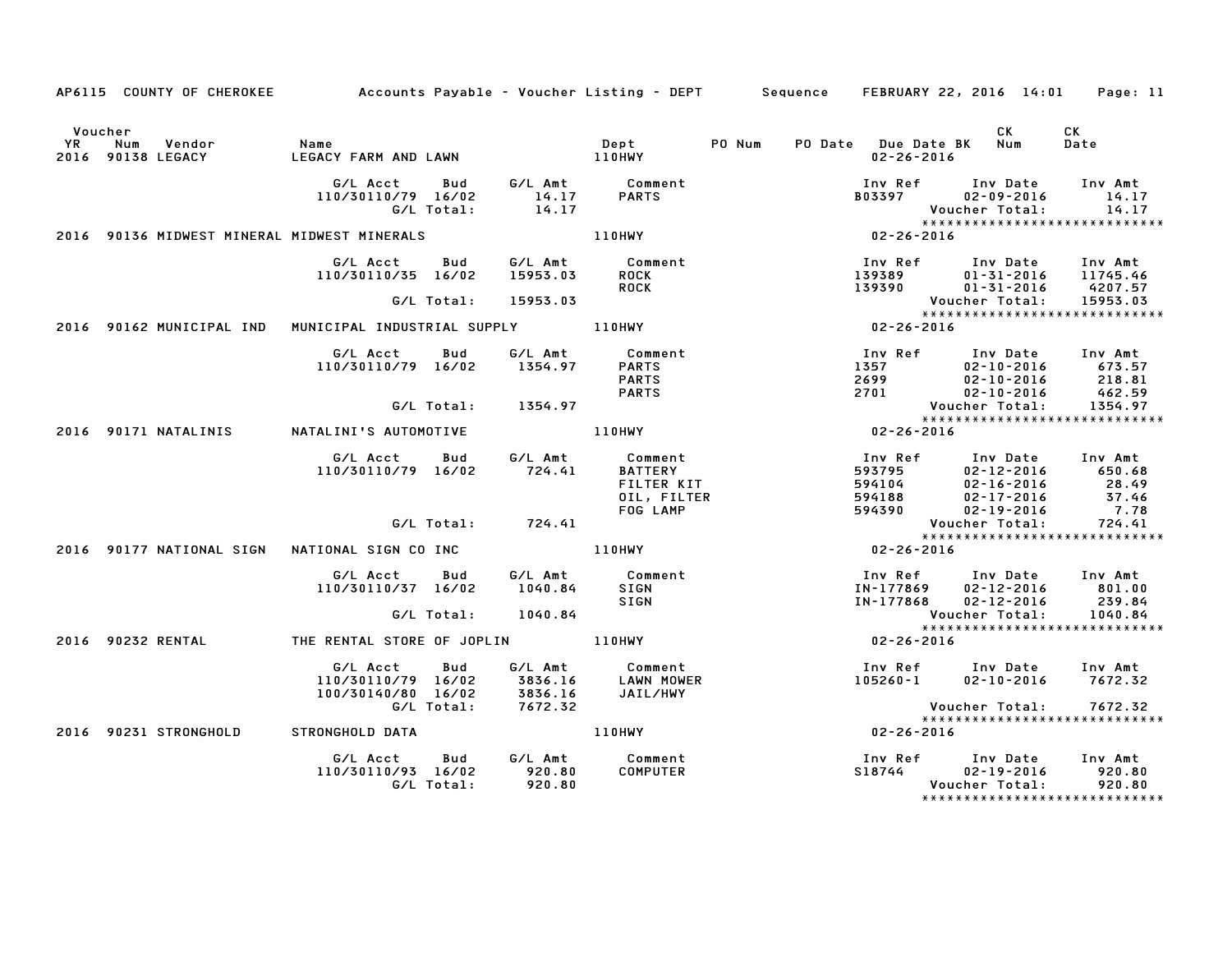| AP6115 COUNTY OF CHEROKEE                                                       | Accounts Payable – Voucher Listing – DEPT Sequence FEBRUARY 22, 2016 14:01                                             |                   |                                                               |                                                                                                                                                                                                                                                        |        |                                         |                                                                                                                          | Page: 12                                                                                       |
|---------------------------------------------------------------------------------|------------------------------------------------------------------------------------------------------------------------|-------------------|---------------------------------------------------------------|--------------------------------------------------------------------------------------------------------------------------------------------------------------------------------------------------------------------------------------------------------|--------|-----------------------------------------|--------------------------------------------------------------------------------------------------------------------------|------------------------------------------------------------------------------------------------|
| Voucher<br>YR<br>Num<br>Vendor<br>2016 90230 TRUE VALUE COL TRUE VALUE COLUMBUS | Name                                                                                                                   |                   |                                                               | CK and the set of the set of the set of the set of the set of the set of the set of the set of the set of the set of the set of the set of the set of the set of the set of the set of the set of the set of the set of the se<br>CK<br>Dept<br>110HWY | PO Num | PO Date Due Date BK<br>$02 - 26 - 2016$ | Num                                                                                                                      | Date                                                                                           |
|                                                                                 | G/L Acct<br>110/30110/79 16/02                                                                                         | Bud<br>G/L Total: | G/L Amt<br>12.99<br>12.99                                     | Comment<br><b>PARTS</b>                                                                                                                                                                                                                                |        | Inv Ref<br>A266748                      | Inv Date<br>$02 - 19 - 2016$<br>Voucher Total:                                                                           | Inv Amt<br>12.99<br>12.99                                                                      |
| 2016 90172 UNIVERSAL                                                            | UNIVERSAL LUBRICANTS, LLC                                                                                              |                   |                                                               | <b>110HWY</b>                                                                                                                                                                                                                                          |        | $02 - 26 - 2016$                        |                                                                                                                          | *****************************                                                                  |
|                                                                                 | G/L Acct<br>110/30110/79 16/02                                                                                         | Bud<br>G/L Total: | G/L Amt<br>388.00<br>388.00                                   | Comment<br><b>PARTS</b>                                                                                                                                                                                                                                |        | Inv Ref<br>10962002                     | Inv Date<br>$02 - 10 - 2016$<br>Voucher Total:                                                                           | Inv Amt<br>388.00<br>388.00<br>*****************************                                   |
| 2016 90173 WALMART COMMUNI WALMART COMMUNITY                                    |                                                                                                                        |                   |                                                               | <b>110HWY</b>                                                                                                                                                                                                                                          |        | $02 - 26 - 2016$                        |                                                                                                                          |                                                                                                |
|                                                                                 | G/L Acct<br>110/30110/79 16/02                                                                                         | Bud               | G/L Amt<br>17.00                                              | Comment<br>LATE FEE FROM PREVIOUS<br><b>MONTH</b><br>#6032202500293833                                                                                                                                                                                 |        | 3833                                    | Inv Ref      Inv Date<br>01-17-2016                                                                                      | Inv Amt<br>17.00                                                                               |
|                                                                                 |                                                                                                                        | G/L Total:        | 17.00                                                         |                                                                                                                                                                                                                                                        |        |                                         | Voucher Total:                                                                                                           | 17.00<br>******************************                                                        |
| 2016 90220 CARDMEMBER                                                           | CHASE CARD SERVICES                                                                                                    |                   |                                                               | 140HEALTH                                                                                                                                                                                                                                              |        | $02 - 26 - 2016$                        | <b>DEPT</b><br>Total:                                                                                                    | 43647.93                                                                                       |
|                                                                                 | G/L Acct<br>140/30140/43 16/02<br>140/30140/40 16/02<br>140/30140/21 16/02<br>140/30140/29 16/02<br>140/30140/89 16/02 | Bud<br>G/L Total: | G/L Amt<br>20.08<br>79.17<br>4.09<br>50.95<br>36.00<br>190.29 | Comment<br>HEALTH DEPT<br>ACCT  <br>AMAZON.COM<br>AMAZON MKTPLACE<br>DOLLAR GENERAL<br>PBD MARCH OF DIMES<br>IN DIGITAL WAVE                                                                                                                           |        | Inv Ref                                 | Inv Date<br>$02 - 15 - 2016$<br>02-12-2016<br>$02 - 08 - 2016$<br>$02 - 03 - 2016$<br>$02 - 03 - 2016$<br>Voucher Total: | Inv Amt<br>20.08<br>79.17<br>4.09<br>50.95<br>36.00<br>190.29<br>***************************** |
| 2016 90197 CHEROKEE NEWS                                                        | CHEROKEE COUNTY NEWS-ADVOCATE                                                                                          |                   |                                                               | 140HEALTH                                                                                                                                                                                                                                              |        | 02-26-2016                              |                                                                                                                          |                                                                                                |
|                                                                                 | G/L Acct<br>140/30140/78 16/02                                                                                         | Bud               | G/L Amt<br>47.40                                              | Comment<br><b>HEALTH DEPT</b><br>AD/FULL TIME REG NURSE                                                                                                                                                                                                |        | Inv Ref<br>300022511<br>300023280       | Inv Date<br>12-30-2015<br>$01 - 06 - 2016$                                                                               | Inv Amt<br>15.80<br>15.80                                                                      |
|                                                                                 |                                                                                                                        | G/L Total:        | 47.40                                                         |                                                                                                                                                                                                                                                        |        | 300023993                               | $01 - 13 - 2016$<br>Voucher Total:                                                                                       | 15.80<br>47.40                                                                                 |
| 2016 90233 CRAWFORD HEALTH CRAWFORD COUNTY HEALTH DEPT                          |                                                                                                                        |                   |                                                               | 140HEALTH                                                                                                                                                                                                                                              |        | $02 - 26 - 2016$                        | *****************************                                                                                            |                                                                                                |
|                                                                                 | G/L Acct<br>140/30140/82 16/02                                                                                         | Bud               | G/L Amt<br>441.70                                             | Comment<br>WIC PROGRAM                                                                                                                                                                                                                                 |        |                                         | Inv Ref Inv Date Inv Amt                                                                                                 |                                                                                                |
|                                                                                 |                                                                                                                        |                   |                                                               | <b>CONTRACTED SERVICES</b><br>LINDA TIMME                                                                                                                                                                                                              |        |                                         | $02 - 22 - 2016$                                                                                                         | 441.70                                                                                         |
|                                                                                 |                                                                                                                        | G/L Total:        | 441.70                                                        |                                                                                                                                                                                                                                                        |        |                                         | Voucher Total:                                                                                                           | 441.70<br>*****************************                                                        |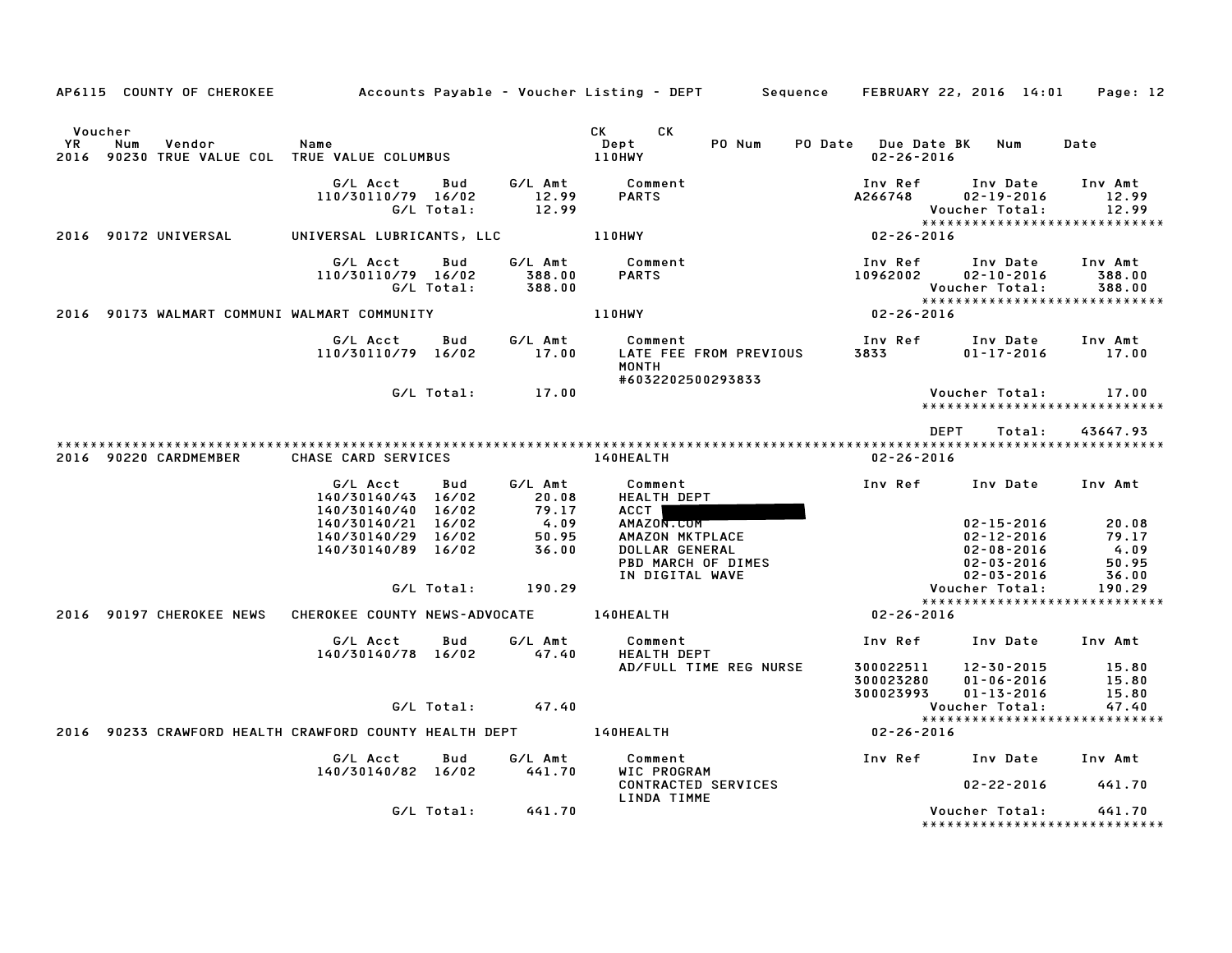|               |            | AP6115 COUNTY OF CHEROKEE       |                                                           |                                       |                             | Accounts Payable – Voucher Listing – DEPT         Sequence     FEBRUARY 22, 2016  14:01 |                                         |                                                                     | Page: 13                      |  |
|---------------|------------|---------------------------------|-----------------------------------------------------------|---------------------------------------|-----------------------------|-----------------------------------------------------------------------------------------|-----------------------------------------|---------------------------------------------------------------------|-------------------------------|--|
| Voucher<br>YR | Num        | Vendor<br>2016 90234 ELLIOTT, B | Name<br>BETHA K ELLIOTT                                   |                                       |                             | Dept<br>PO Num<br>140HEALTH                                                             | PO Date Due Date BK<br>$02 - 26 - 2016$ | CK.<br>Num                                                          | CK<br>Date                    |  |
|               |            |                                 | G/L Acct<br>140/30140/73 16/02                            | Bud<br>G/L Total:                     | G/L Amt<br>80.21<br>80.21   | Comment<br>MILEAGE, EKHN, COMM HEALTH                                                   | Inv Ref                                 | Inv Date<br>$02 - 22 - 2016$<br>Voucher Total:                      | Inv Amt<br>80.21<br>80.21     |  |
|               |            | 2016 90235 EMPIRE               | EMPIRE DISTRICT ELECTRIC COMPANY                          |                                       |                             | 140HEALTH                                                                               | 02-26-2016                              | *****************************                                       |                               |  |
|               |            |                                 | G/L Acct<br>140/30140/72 16/02                            | Bud                                   | G/L Amt<br>468.39           | Comment<br><b>HEALTH DEPT</b>                                                           | Inv Ref                                 | Inv Date                                                            | Inv Amt                       |  |
|               |            |                                 |                                                           | G/L Total:                            | 468.39                      | ACCT 616527-32-1                                                                        |                                         | $02 - 17 - 2016$<br>Voucher Total:<br>***************************** | 468.39<br>468.39              |  |
| 2016          | 90221 FAST |                                 | FASTMART                                                  |                                       |                             | 140HEALTH                                                                               | $02 - 26 - 2016$                        |                                                                     |                               |  |
|               |            |                                 | G/L Acct<br>140/30140/30 16/02                            | Bud                                   | G/L Amt<br>165.62           | Comment<br>HEALTH DEPT                                                                  | Inv Ref                                 | Inv Date                                                            | Inv Amt                       |  |
|               |            |                                 |                                                           |                                       |                             | <b>GASOLINE</b>                                                                         | 3233<br>3945<br>4756                    | $01 - 26 - 2016$<br>$01 - 27 - 2016$<br>$01 - 29 - 2016$            | 26.20<br>26.47<br>35.40       |  |
|               |            |                                 |                                                           |                                       |                             |                                                                                         | 6827<br>6832<br>9899                    | $02 - 03 - 2016$<br>$02 - 10 - 2016$<br>$02 - 10 - 2016$            | 18.45<br>13.75<br>22.00       |  |
|               |            |                                 |                                                           | G/L Total:                            | 165.62                      |                                                                                         | 2591                                    | $02 - 16 - 2016$<br>Voucher Total:                                  | 23.35<br>165.62               |  |
|               |            |                                 | 2016 90212 FIRST CHRISTIAN FIRST CHRISTIAN CHURCH PARSONS |                                       |                             | 140HEALTH                                                                               | $02 - 26 - 2016$                        | *****************************                                       |                               |  |
|               |            |                                 | G/L Acct<br>140/30140/87 16/02                            | Bud                                   | G/L Amt<br>195.00           | Comment<br>WIC PROGRAM                                                                  |                                         | Inv Ref Inv Date                                                    | Inv Amt                       |  |
|               |            |                                 |                                                           | G/L Total:                            | 195.00                      | <b>BUILDING RENTAL</b><br>FEB 16, 17, 18, 2016                                          |                                         | $02 - 19 - 2016$<br>Voucher Total:                                  | 195.00<br>195.00              |  |
|               |            |                                 | 2016 90198 FOUR STATE PRIN FOUR STATE PRINTING            |                                       |                             | 140HEALTH                                                                               | $02 - 26 - 2016$                        | *****************************                                       |                               |  |
|               |            |                                 | G/L Acct                                                  | Bud                                   | G/L Amt                     | Comment                                                                                 |                                         | Inv Ref Inv Date                                                    | Inv Amt                       |  |
|               |            |                                 | 140/30140/21 16/02                                        | G/L Total:                            | 540.00<br>540.00            | WIC PROGRAM<br><b>RESOURCE LISTS</b>                                                    | 160030                                  | $01 - 14 - 2016$<br>Voucher Total:                                  | 540.00<br>540.00              |  |
|               |            | 2016 90199 HEMOCUE              | HEMOCUE INC                                               |                                       |                             | 140HEALTH                                                                               | 02-26-2016                              | *****************************                                       |                               |  |
|               |            |                                 | G/L Acct<br>140/30140/43 16/02<br>G/L Total:              | Bud                                   | G/L Amt<br>870.00<br>870.00 | Comment<br>WIC PROGRAM                                                                  | Inv Ref                                 | Inv Date                                                            | Inv Amt                       |  |
|               |            |                                 |                                                           |                                       |                             | <b>CUVETTES</b>                                                                         | 1345781                                 | $02 - 05 - 2016$<br>Voucher Total:                                  | 870.00<br>870.00              |  |
|               |            | 2016 90213 INDEP COMM           |                                                           | INDEPENDENCE COMMUNITY COLLEGE        |                             |                                                                                         | 140HEALTH                               | $02 - 26 - 2016$                                                    | ***************************** |  |
|               |            |                                 |                                                           | G/L Acct<br>Bud<br>140/30140/87 16/02 | G/L Amt<br>450.00           | Comment<br>WIC PROGRAM                                                                  | Inv Ref                                 | Inv Date                                                            | Inv Amt                       |  |
|               |            |                                 |                                                           |                                       |                             | <b>BUILDING RENTAL</b><br>FEB 9, 10, 11, 2016                                           |                                         | $02 - 19 - 2016$                                                    | 450.00                        |  |
|               |            |                                 |                                                           | G/L Total:                            | 450.00                      |                                                                                         |                                         | Voucher Total:<br>*****************************                     | 450.00                        |  |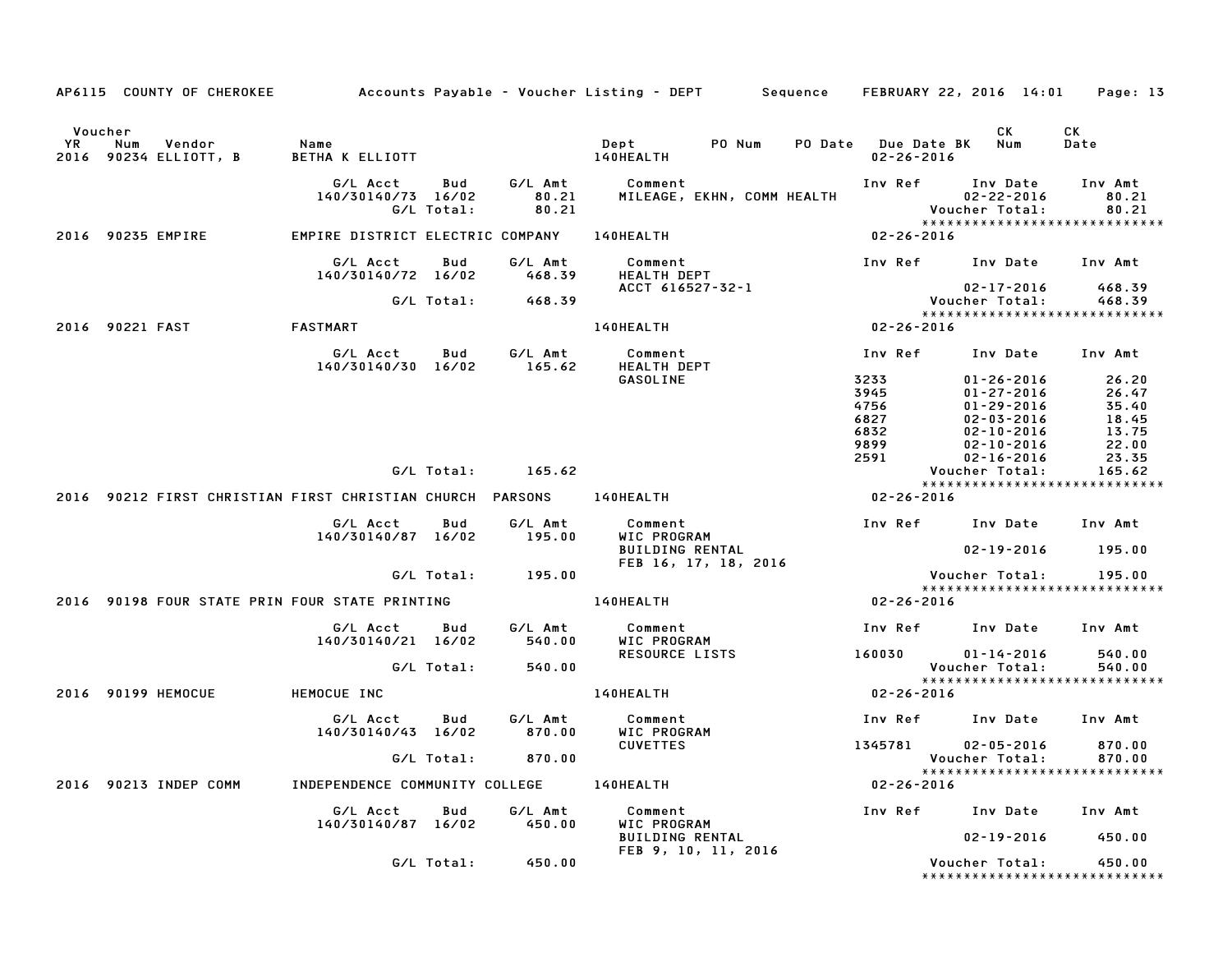|                      |                                         |                                           |     |                   | AP6115 COUNTY OF CHEROKEE Accounts Payable – Voucher Listing – DEPT Sequence FEBRUARY 22, 2016 14:01 Page: 14                                                 |                            |                                                         |            |
|----------------------|-----------------------------------------|-------------------------------------------|-----|-------------------|---------------------------------------------------------------------------------------------------------------------------------------------------------------|----------------------------|---------------------------------------------------------|------------|
| Voucher<br><b>YR</b> | Num Vendor<br>2016 90200 JAVA           | Name<br>JAVA DAVE'S 140HEALTH             |     |                   | Dept PO Num                                                                                                                                                   |                            | CK<br>PO Date Due Date BK Num<br>$02 - 26 - 2016$       | CK<br>Date |
|                      |                                         |                                           |     |                   |                                                                                                                                                               |                            | Inv Ref Inv Date Inv Amt                                |            |
|                      |                                         |                                           |     | G/L Total: 105.00 | WATER MACHINE RENTAL 317957 01-31-2016                                                                                                                        |                            | Voucher Total: 105.00                                   | 105.00     |
|                      | 2016 90214 MANZER, J DR JONATHAN MANZER |                                           |     |                   | 140HEALTH                                                                                                                                                     | Vouc<br>****<br>02-26-2016 | ******************************                          |            |
|                      |                                         |                                           |     |                   |                                                                                                                                                               |                            |                                                         |            |
|                      |                                         |                                           |     |                   | CONTRACTED SERVICES                                                                                                                                           |                            | $02 - 19 - 2016$ 100.00                                 |            |
|                      |                                         |                                           |     | G/L Total: 100.00 | FEBRUARY 2016<br>Vous<br>*****<br>02-26-2016 02-26-2016                                                                                                       |                            | Voucher Total: 100.00<br>*****************************  |            |
|                      | 2016 90222 MCCARTYS                     | <b>MCCARTY'S</b>                          |     |                   |                                                                                                                                                               |                            |                                                         |            |
|                      |                                         |                                           |     |                   | G/L Acct Bud G/L Amt Comment<br>140/30140/21 16/02 23.35 HEALTH DEPT<br>HEALTH DEPT                                                                           |                            | Inv Ref Inv Date Inv Amt                                |            |
|                      |                                         |                                           |     | G/L Total: 23.35  |                                                                                                                                                               |                            |                                                         |            |
|                      | 2016 90201 QUILL QUILL CORPORATION      |                                           |     |                   | 140HEALTH                                                                                                                                                     | $02 - 26 - 2016$           | *****************************                           |            |
|                      |                                         | G/L Acct Bud<br>140/30140/40 16/02        |     |                   | G/L Amt          Comment<br>41.37        HEALTH DEPT                                                                                                          |                            | Inv Ref Inv Date Inv Amt                                |            |
|                      |                                         |                                           |     | G/L Total: 41.37  |                                                                                                                                                               |                            |                                                         |            |
|                      |                                         |                                           |     |                   |                                                                                                                                                               |                            | Voucher Total: 41.37<br>******************************* |            |
|                      | 2016 90202 STRONGHOLD                   | STRONGHOLD DATA                           |     |                   | 140HEALTH                                                                                                                                                     | $02 - 26 - 2016$           |                                                         |            |
|                      |                                         | G/L Acct Bud<br>140/30140/28 16/02 100.00 |     |                   | G/L Amt Comment<br>100.00 HEALTH DEPT<br>HEALTH DEPT                                                                                                          |                            | Inv Ref      Inv Date     Inv Amt                       |            |
|                      |                                         |                                           |     |                   | MONTHLY DATA STORAGE<br><b>OFFSITE</b>                                                                                                                        |                            | S18583 02-01-2016 100.00                                |            |
|                      |                                         |                                           |     | G/L Total: 100.00 |                                                                                                                                                               |                            | Voucher Total: 100.00<br>*****************************  |            |
|                      |                                         |                                           |     |                   | 2016 90236 THOMSON, P PATRICE THOMSEN NO RELATE RELATE RELATION ON THE D2-26-2016                                                                             |                            |                                                         |            |
|                      |                                         | G/L Acct<br>140/30140/88 16/02 450.00     | Bud |                   | G/L Amt Comment<br>WIC PROGRAM<br>WIC PROGRAM<br>REGISTDATT                                                                                                   |                            | Inv Ref Inv Date Inv Amt                                |            |
|                      |                                         |                                           |     |                   | REGISTRATION 2016 WIC CONF 02-22-2016 450.00<br><b>BRENDA CLUGSTON</b><br>THERESA CASSIDY<br>TERESA ROBISON<br>GENELL TAYLOR<br>NIKI HOUSER<br>MELISSA GARCIA |                            |                                                         |            |
|                      |                                         |                                           |     | G/L Total: 450.00 |                                                                                                                                                               |                            | Voucher Total: 450.00<br>*****************************  |            |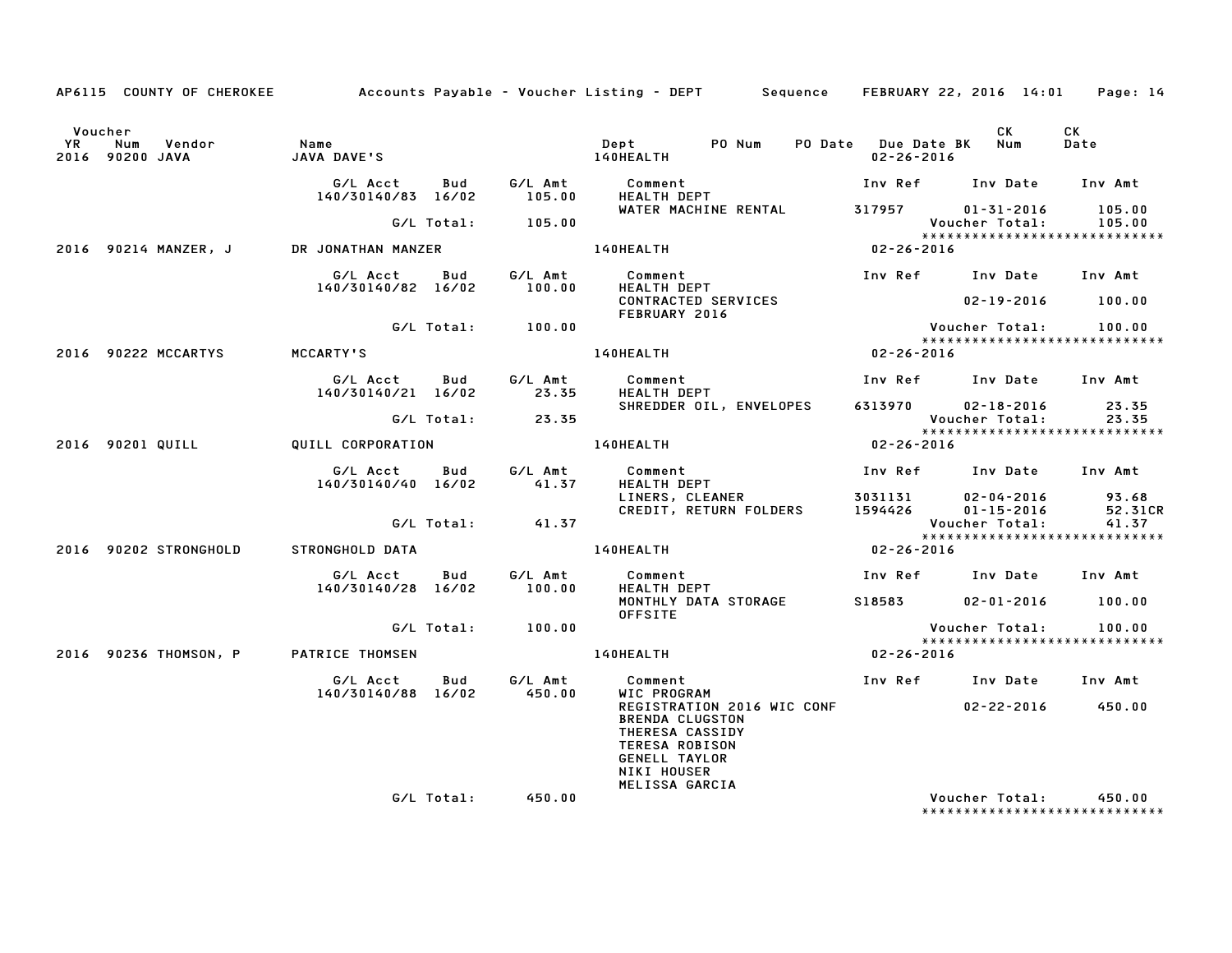| AP6115 COUNTY OF CHEROKEE                                            |                                 |                   |                               | Accounts Payable – Voucher Listing – DEPT       Sequence   FEBRUARY 22, 2016 14:01                                                                                                                                                    |                                         |                                                        | Page: 15                                                      |
|----------------------------------------------------------------------|---------------------------------|-------------------|-------------------------------|---------------------------------------------------------------------------------------------------------------------------------------------------------------------------------------------------------------------------------------|-----------------------------------------|--------------------------------------------------------|---------------------------------------------------------------|
| Voucher                                                              |                                 |                   |                               | CK.<br>CK and the set of the set of the set of the set of the set of the set of the set of the set of the set of the set of the set of the set of the set of the set of the set of the set of the set of the set of the set of the se |                                         |                                                        |                                                               |
| YR<br>Num<br>Vendor<br>2016 90203 VERIZON                            | Name<br><b>VERIZON WIRELESS</b> |                   |                               | Dept<br>PO Num<br>140HEALTH                                                                                                                                                                                                           | PO Date Due Date BK<br>$02 - 26 - 2016$ | Num                                                    | Date                                                          |
|                                                                      | G/L Acct<br>140/30140/84 16/02  | Bud               | G/L Amt<br>80.59              | Comment<br><b>HEALTH DEPT</b>                                                                                                                                                                                                         | Inv Ref                                 | Inv Date                                               | Inv Amt                                                       |
|                                                                      |                                 | G/L Total:        | 80.59                         | ACCT 587034926-00001                                                                                                                                                                                                                  | 9760414241                              | 02-12-2016<br>Voucher Total:                           | 80.59<br>80.59                                                |
| 2016 90204 WEX                                                       | <b>WEX BANK</b>                 |                   |                               | 140HEALTH                                                                                                                                                                                                                             | 02-26-2016                              |                                                        | ******************************                                |
|                                                                      | G/L Acct<br>140/30140/30 16/02  | Bud               | G/L Amt<br>25.19              | Comment<br>HEALTH DEPT                                                                                                                                                                                                                | Inv Ref                                 | Inv Date                                               | Inv Amt                                                       |
|                                                                      |                                 | G/L Total:        | 25.19                         | <b>FUEL PURCHASE</b>                                                                                                                                                                                                                  | 43888188                                | $01 - 31 - 2016$<br>Voucher Total:                     | 25.19<br>25.19                                                |
|                                                                      |                                 |                   |                               |                                                                                                                                                                                                                                       |                                         |                                                        | ******************************                                |
|                                                                      |                                 |                   |                               |                                                                                                                                                                                                                                       | <b>DEPT</b>                             | Total:                                                 | 4374.11                                                       |
| 2016 90217 LOCKWOOD                                                  | LOCKWOOD COMPANY                |                   |                               | 160ELECT                                                                                                                                                                                                                              | $02 - 26 - 2016$                        |                                                        |                                                               |
|                                                                      | G/L Acct<br>160/30160/21 16/02  | Bud<br>G/L Total: | G/L Amt<br>72.60<br>72.60     | Comment<br>WHITE ELECTION ENVELOPES                                                                                                                                                                                                   | Inv Ref Inv Date<br>115590              | $02 - 15 - 2016$<br>Voucher Total:                     | Inv Amt<br>72.60<br>72.60                                     |
|                                                                      |                                 |                   |                               |                                                                                                                                                                                                                                       |                                         |                                                        | ******************************                                |
|                                                                      |                                 |                   |                               |                                                                                                                                                                                                                                       | <b>DEPT</b>                             | Total:                                                 | 72.60                                                         |
| 2016 90241 CENTURYLINK4786 CENTURYLINK                               |                                 |                   |                               | 224911                                                                                                                                                                                                                                | $02 - 26 - 2016$                        |                                                        |                                                               |
|                                                                      | G/L Acct<br>224/31224/01        | Bud<br>G/L Total: | G/L Amt<br>2881.20<br>2881.20 | Comment<br><b>CUSTOMER 2C257200</b>                                                                                                                                                                                                   | Inv Ref<br>0021600060                   | Inv Date<br>02-16-2016<br>Voucher Total:               | Inv Amt<br>2881.20<br>2881.20                                 |
| 2016 90164 CRAW KAN TELEPH CRAW-KAN TELEPHONE COOPERATIVE INC 224911 |                                 |                   |                               |                                                                                                                                                                                                                                       | 02-26-2016                              |                                                        | *****************************                                 |
|                                                                      | G/L Acct<br>224/31224/01        | Bud               | G/L Amt<br>148.00             | Comment<br>MONTHLY ACCESS SERVICE                                                                                                                                                                                                     | Inv Ref                                 | Inv Date<br>$02 - 01 - 2016$                           | Inv Amt<br>148.00                                             |
|                                                                      |                                 | G/L Total:        | 148.00                        | BILL 91109620FAS1818 0216                                                                                                                                                                                                             |                                         | Voucher Total:                                         | 148.00                                                        |
| 2016 90185 MOTOROLA                                                  | MOTOROLA SOLUTIONS, INC         |                   |                               | 224911                                                                                                                                                                                                                                | $02 - 26 - 2016$                        |                                                        | *****************************                                 |
|                                                                      | G/L Acct<br>224/31224/01        | Bud<br>G/L Total: | G/L Amt<br>436.00<br>436.00   | Comment<br>SOFTWARE.CPS, CABLE                                                                                                                                                                                                        | Inv Ref<br>92036857                     | Inv Date<br>$02 - 09 - 2016$<br>Voucher Total:         | Inv Amt<br>436.00<br>436.00                                   |
|                                                                      |                                 |                   |                               |                                                                                                                                                                                                                                       |                                         |                                                        | *****************************                                 |
| 2016 90243 COMMERCE VISA                                             | <b>COMMERCE BANK</b>            |                   |                               | <b>230APP</b>                                                                                                                                                                                                                         | $02 - 26 - 2016$                        | DEPT Total:                                            | 3465.20                                                       |
|                                                                      | G/L Acct<br>230/30230/89 16/02  | Bud               | G/L Amt<br>2329.00            | Comment<br>ACCT<br>MARK FIXON                                                                                                                                                                                                         | Inv Ref                                 | Inv Date                                               | Inv Amt                                                       |
|                                                                      |                                 | G/L Total:        | 2329.00                       | COSTAR GROUP INC<br>AHD.COM                                                                                                                                                                                                           |                                         | $01 - 22 - 2016$<br>$01 - 22 - 2016$<br>Voucher Total: | 1934.00<br>395.00<br>2329.00<br>***************************** |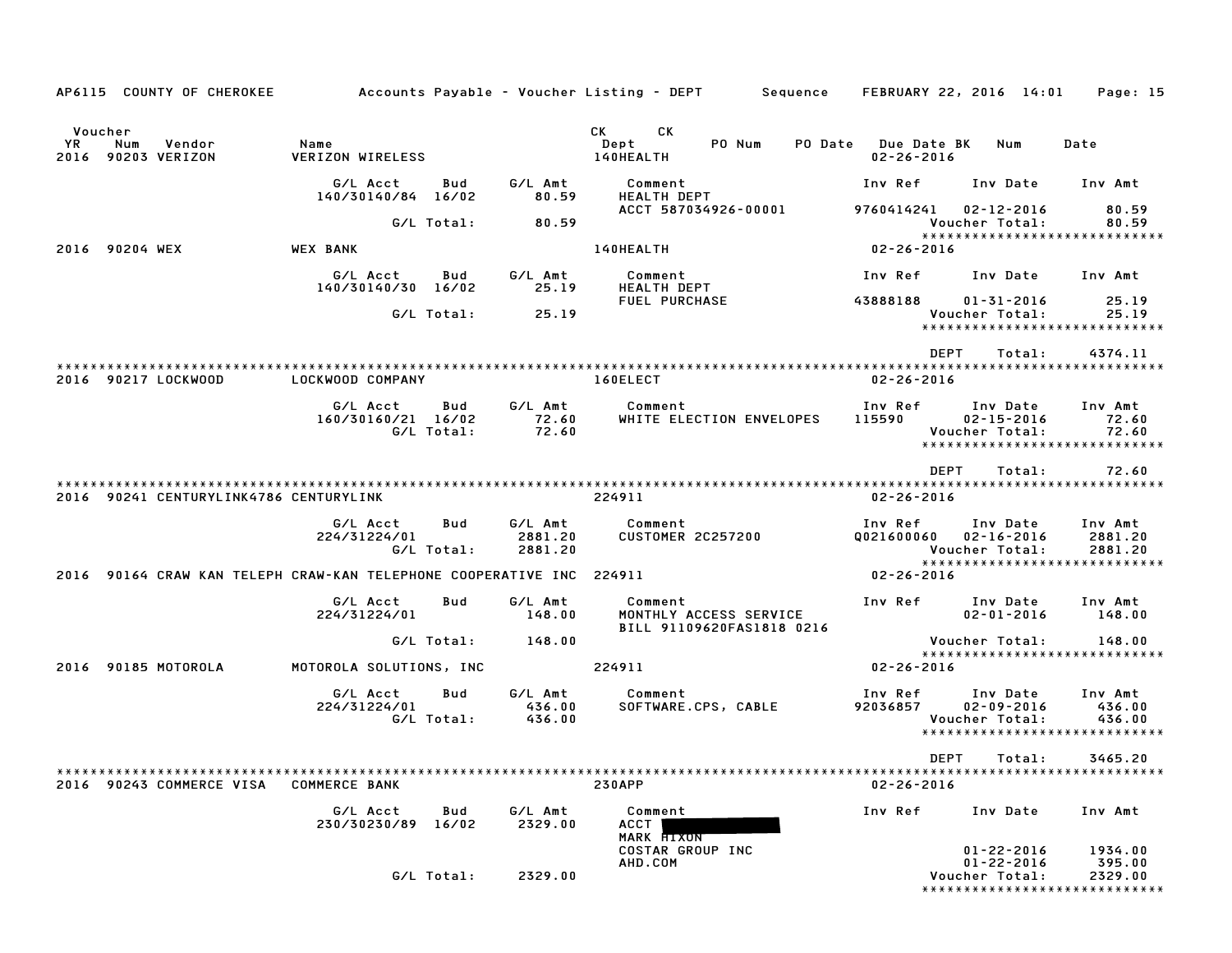| AP6115 COUNTY OF CHEROKEE              |                                                            |                             | Accounts Payable – Voucher Listing – DEPT<br>Sequence                                | FEBRUARY 22, 2016 14:01                                                                    | Page: 16                           |
|----------------------------------------|------------------------------------------------------------|-----------------------------|--------------------------------------------------------------------------------------|--------------------------------------------------------------------------------------------|------------------------------------|
| Voucher<br>YR<br>Vendor<br>Num<br>2016 | Name<br>90208 FOUR STATE OFFI FOUR STATE OFFICE PRODUCTS   |                             | PO Num<br>PO Date<br>Dept<br><b>230APP</b>                                           | СK<br>Num<br>Due Date BK<br>$02 - 26 - 2016$                                               | СK<br>Date                         |
|                                        | G/L Acct<br>Bud<br>230/30230/21 16/02<br>G/L Total:        | G/L Amt<br>157.37<br>157.37 | Comment<br>LABELS, PENS, TAPE, BATTERY 0108619001                                    | Inv Ref<br>Inv Date<br>$01 - 26 - 2016$<br>Voucher Total:<br>***************************** | Inv Amt<br>157.37<br>157.37        |
|                                        |                                                            |                             |                                                                                      | <b>DEPT</b><br>Total:                                                                      | 2486.37                            |
| 2016 90158 MERITAIN                    | MERITAIN HEALTH                                            |                             | *******************************<br>260BENEFITS                                       | $02 - 26 - 2016$                                                                           |                                    |
|                                        | G/L Acct<br>Bud<br>260/30260/15 16/02                      | G/L Amt<br>46403.71         | Comment<br>GROUP 02438<br>CHEROKEE COUNTY<br><b>MARCH 2016</b>                       | Inv Ref<br>Inv Date<br>$02 - 12 - 2016$                                                    | Inv Amt<br>46403.71                |
|                                        | G/L Total:                                                 | 46403.71                    |                                                                                      | Voucher Total:<br>*******************                                                      | 46403.71                           |
|                                        |                                                            |                             |                                                                                      | <b>DEPT</b><br>Total:                                                                      | 46403.71                           |
| 2016 90154 HOSPITALITY                 | COLUMBUS HOSPITALITY CENTER                                |                             | 300ELDERLY                                                                           | $02 - 26 - 2016$                                                                           |                                    |
|                                        | G/L Acct<br><b>Bud</b><br>300/30300/74 16/02<br>G/L Total: | G/L Amt<br>401.18<br>401.18 | Comment<br>REIMB/TELEPHONE BILLS 2015                                                | Inv Ref<br>Inv Date<br>$02 - 10 - 2016$<br>Voucher Total:                                  | Inv Amt<br>401.18<br>401.18        |
| 2016 90187 KS GAS                      | KANSAS GAS SERVICE                                         |                             | 300ELDERLY                                                                           | *****************************<br>$02 - 26 - 2016$                                          |                                    |
|                                        | G/L Acct<br>Bud<br>300/30300/72 16/02                      | G/L Amt<br>105.07           | Comment<br>ACCT 510724504 2014982 18<br>510020083 1175382 00<br>510074383 1179346 45 | Inv Ref<br>Inv Date<br>$02 - 10 - 2016$<br>$02 - 12 - 2016$<br>$02 - 16 - 2016$            | Inv Amt<br>19.00<br>49.05<br>37.02 |
|                                        | G/L Total:                                                 | 105.07                      |                                                                                      | Voucher Total:<br>*****************************                                            | 105.07                             |
|                                        |                                                            |                             |                                                                                      | <b>DEPT</b><br>Total:                                                                      | 506.25                             |
| 2016 89933 DANIEL, SH                  | SHELLI DANIEL                                              |                             | 330SEWER                                                                             | $02 - 26 - 2016$                                                                           |                                    |
|                                        | G/L Acct<br>Bud<br>330/30330/73 16/02                      | G/L Amt<br>50.70            | Comment<br>MILEAGE<br>MILEAGE<br>MILEAGE                                             | Inv Ref<br>Inv Date<br>$01 - 28 - 2016$<br>$02 - 05 - 2016$<br>$02 - 16 - 2016$            | Inv Amt<br>16.90<br>16.90<br>16.90 |
|                                        | G/L Total:                                                 | 50.70                       |                                                                                      | Voucher Total:<br>*****************************                                            | 50.70                              |
| 2016 90176 TRANSYSTEMS                 | TRANSYSTEMS CORPORATION                                    |                             | 330SEWER                                                                             | $02 - 26 - 2016$                                                                           |                                    |
|                                        | G/L Acct<br>Bud<br>330/30330/89 16/02                      | G/L Amt<br>13548.00         | Comment<br>VARK LIFT STATION<br>RENOVATION PAYMENT #10                               | Inv Ref<br>Inv Date<br>P112130020<br>$02 - 12 - 2016$                                      | Inv Amt<br>13548.00                |
|                                        | G/L Total:                                                 | 13548.00                    |                                                                                      | Voucher Total:                                                                             | 13548.00                           |
|                                        |                                                            |                             |                                                                                      | <b>DEPT</b><br>Total:                                                                      | 13598.70                           |
|                                        |                                                            |                             |                                                                                      |                                                                                            |                                    |